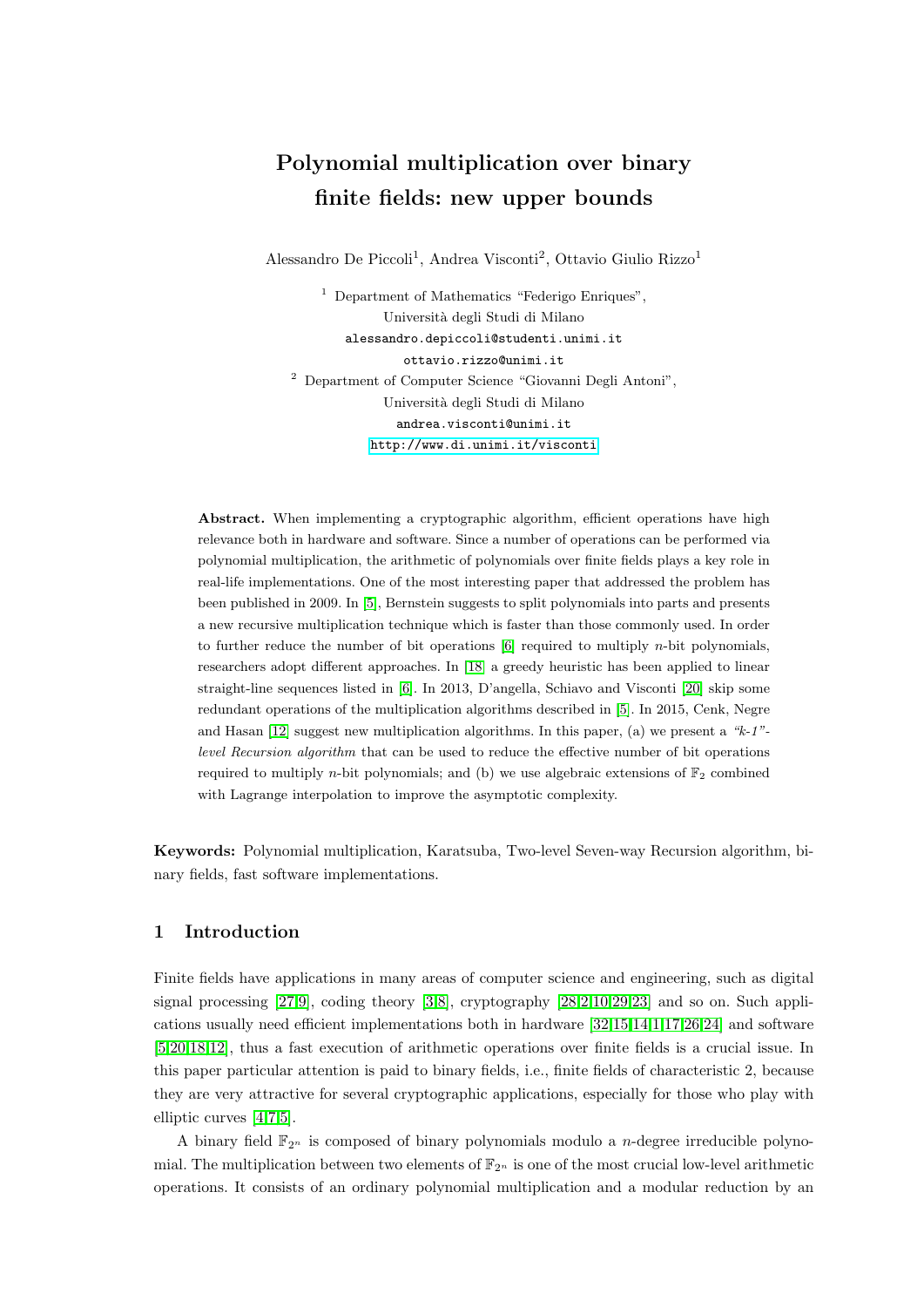irreducible polynomial. Whereas the modular reduction is a relatively simple operation, the polynomial multiplication turns out to be a costly operation. A real case scenario can help readers to understand the problem in details. In 2009, Bernstein show that, on a binary Edwards curve [\[5\]](#page-17-0), a 251-bit single-scalar multiplication requires 44,679,665 bit operations, 43,011,084 of which (about 96%) are for field multiplications. That said, it is not difficult to understand why fast software implementations for polynomial multiplication over finite fields are desired.

It is well known that the naive polynomial multiplication algorithm — the so-called School-book algorithm — is not the optimal way to multiply two polynomials. If the polynomials involved in the product have the same degree, say n, the multiplication takes  $n^2$  multiplications and  $(n-1)^2$ additions. Thus, its complexity is  $2n^2 + \mathcal{O}(n)$ . Many researchers has tried to improve this algorithm, following two main directions: (1) provide a better asymptotic estimation [\[32,](#page-18-5)[16,](#page-17-15)[33,](#page-18-8)[22\]](#page-18-9); (2) reduce the effective number of bit operations [\[5,](#page-17-0)[12,](#page-17-3)[14](#page-17-10)[,21,](#page-18-10)[20\]](#page-18-0).

A number of interesting approaches that improves the school-book algorithm have been pub-lished in literature — see for example Karatsuba [\[25\]](#page-18-11), Toom [\[36\]](#page-18-12), Cook [\[19\]](#page-18-13), Schönhage and Strassen [\[35\]](#page-18-14), Bernstein [\[5\]](#page-17-0), and so on. More precisely, Karatsuba [\[25\]](#page-18-11) achieves an asymptotic complexity of  $7n^{1.58} + \mathcal{O}(n)$ . Toom [\[36\]](#page-18-12) and Cook [\[19\]](#page-18-13) reduced the number of steps needed to multiply two polynomials introducing an algorithm with complexity  $\mathcal{O}(n^{1+\epsilon})$ , for arbitrary small  $\epsilon > 0$ . In [\[35\]](#page-18-14) Schönhage and Strassen showed how to achieved complexity  $\mathcal{O}(n \log n \log \log n)$  using a procedure based on the Fast Fourier Transform (FFT). In 2009, Bernstein [\[5\]](#page-17-0) improves the Karatsuba identity (Three-way Recursion algorithm), obtaining the following asymptotic complexity  $6.5n^{1.58} + \mathcal{O}(n)$ . Cenk, Negre and Hasan in [\[12\]](#page-17-3) suggest to change the field for the polynomials, getting an asymptotic complexity of  $15.125n^{1.46} - 2.67n \log_3(n) + \mathcal{O}(n)$ .

Notice that asymptotic estimations are not explicit bounds and real-world applications have to deal with issues of hardware and software implementations — e.g., hardware constraints, software speedups, and so on. Therefore, in order to get the minimum number of bit operations needed to multiply two *n*-bit polynomials — for sake of simplicity we call such a number  $M(n)$  — researchers analyze, rearrange and modify the algorithms that provide interesting asymptotic estimations. Their aim is to improve bounds published in literature for specific value (small) of n, and these improvements that are not visible in the asymptotics. Consequently, a number of papers tries to reduce the effective number of bit operations [\[32,](#page-18-5)[16](#page-17-15)[,33,](#page-18-8)[22\]](#page-18-9). As far as we know, the best explicit upper bounds for the polynomial multiplication appear in [\[6,](#page-17-1)[18,](#page-17-2)[20,](#page-18-0)[12\]](#page-17-3).

Karatsuba [\[25\]](#page-18-11) was the first one who reduces the number of bit operations of the Schoolbook algorithm. A different approach has been described by Bernstein in 2009 [\[5\]](#page-17-0). He refines the Karatsuba identity and suggests to use a polynomial multiplication technique which employs (recursively) different multiplication algorithms, picking, at each step, the best one. Moreover, he presents three new multiplication algorithms — i.e., Three-way Recursion, Five-way Recursion, and Two-level Seven-way Recursion algorithm — that are useful used to reduce the effective number of bit operations. The technique presented in [\[5\]](#page-17-0) not only results in new software speed records [\[6\]](#page-17-1), but also avoids well-known software side-channel attacks. Indeed, all computations are expressed as straight-line sequences of AND/XOR operations, thus they are data-independent. In [\[18\]](#page-17-2) are published improvements for specific value of n obtained by applying Boyar-Peralta heuristic [\[11\]](#page-17-16) on the linear part of straight-line sequences reported in [\[6\]](#page-17-1). In 2013, D'angella, Schiavo and Visconti [\[20\]](#page-18-0) skip some redundant operations of the multiplication algorithms described in [\[5\]](#page-17-0), reducing the number of bit operations for many values of  $n$ . The authors focus in particular on Five-way Recursion algorithm because such an algorithm is widely used. In 2015, Cenk, Negre and Hasan [\[12\]](#page-17-3)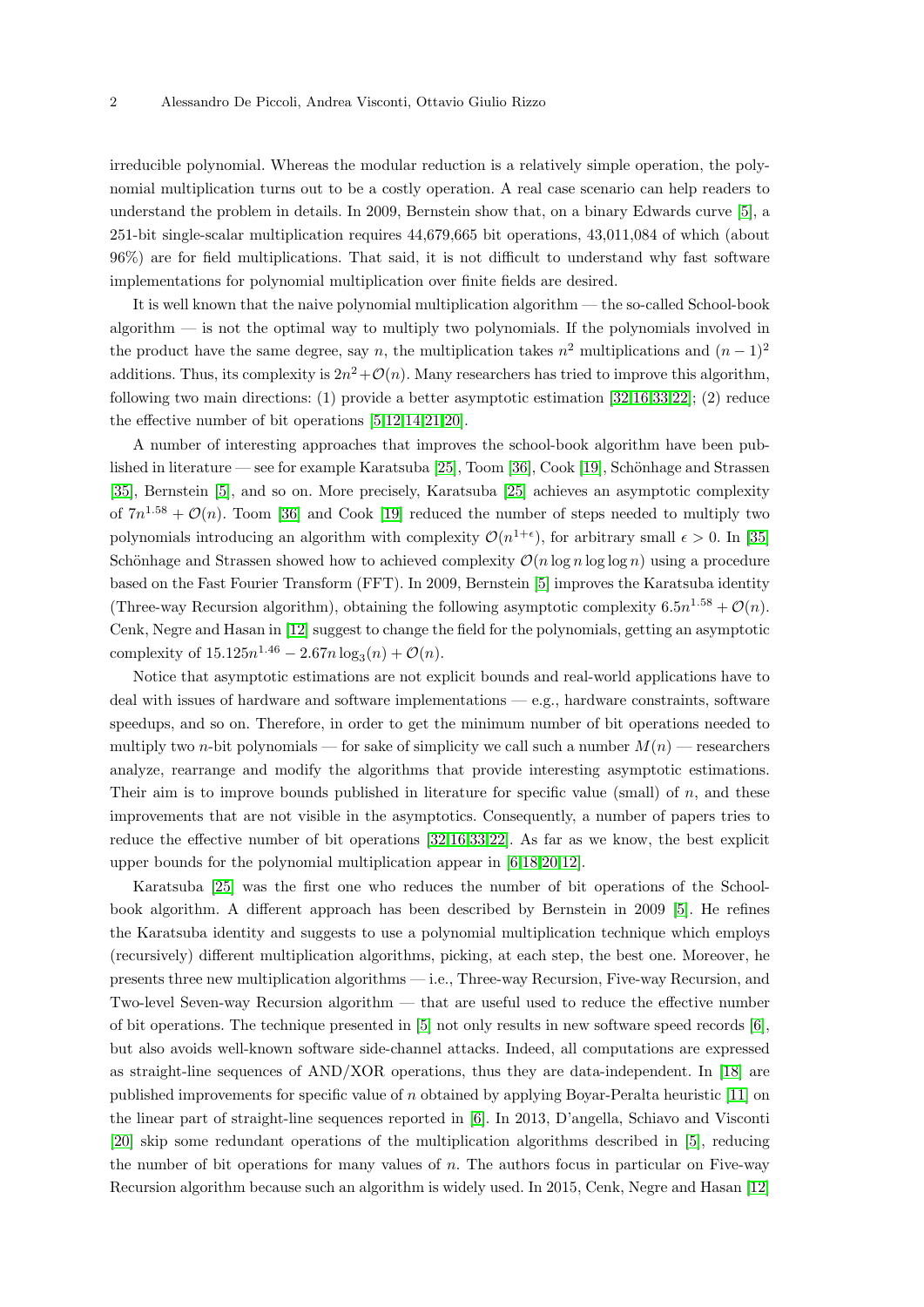present new multiplication algorithms which improve many of the explicit upper bounds previously described.

#### 1.1 Our contributions

In this paper we investigate the possibility to (a) further reduce the effective number of bit operations required to multiply n-bit polynomials, and (b) improve the asymptotic complexity.

Firstly, we refine the Two-level Seven-way Recursion algorithm [\[5\]](#page-17-0). As shown in [\[5\]](#page-17-0), it seems that Lagrange Interpolation is a useful tool to arrange the order of operations. Although in many cases this is true, in others it is not. Rearranging the operations in a different way, we present a "k-1"-level Seven-way Recursion algorithm, or "k-1"-level Recursion for short. We show that Three-, Four-, and Five-level Recursion can be used to improve the explicit upper bounds published in literature.

Secondly, we use algebraic extensions of  $\mathbb{F}_2$  combined with Lagrange interpolation to improve the asymptotic complexity. We will show an interesting connection between this technique and the computation of the values of a polynomial in all of the field elements.

#### 1.2 Organization of the paper

The remainder of the paper is organized as follows. In Section [2,](#page-2-0) we state definitions and some preliminary concepts that are useful to understand the following sections. In Section [3,](#page-3-0) starting with the classical school-book algorithm, we introduce some of the approaches currently adopted to multiply polynomials in an efficient way. The Section [4](#page-7-0) is the heart of this paper. We present our contribution, showing the new speed records achieved and explaining the techniques adopted. Finally, conclusions are drawn in Section [5.](#page-16-0)

# <span id="page-2-0"></span>2 Preliminaries

We restrict our analysis to polynomials over finite fields of characteristic 2, so we will not ever use the minus sign. If  $F(t)$  and  $G(t)$  are two of these polynomials, we will call their product  $H(t)$ .

To denote the cost of the multiplication in  $\mathbb{F}_q$  between two polynomials of degree  $n-1$  we will use  $M_q(n)$ .

#### 2.1 Projective Lagrange Interpolation

As pointed out in [\[12\]](#page-17-3), Lagrange Interpolation leads us to efficient multiplication algorithms. How does this technique work? Consider a field K and a polynomial  $H \in \mathbb{K}[x]$ ,

$$
H(x) = h_0 + h_1 x + h_2 x^2 + \dots + h_n x^n
$$

Algebra tells us that we need to fix the value of the polynomial in  $n+1$  points in order to uniquely determine it. So, given a set of  $n + 1$  distinct points  $\{k_0, \ldots, k_n\} \subseteq \mathbb{K}$ , we define the Lagrange polynomials as follows:

$$
l_i(x) = \prod_{j \neq i} \frac{x - k_j}{k_i - k_j} \qquad i = 0, \dots, n
$$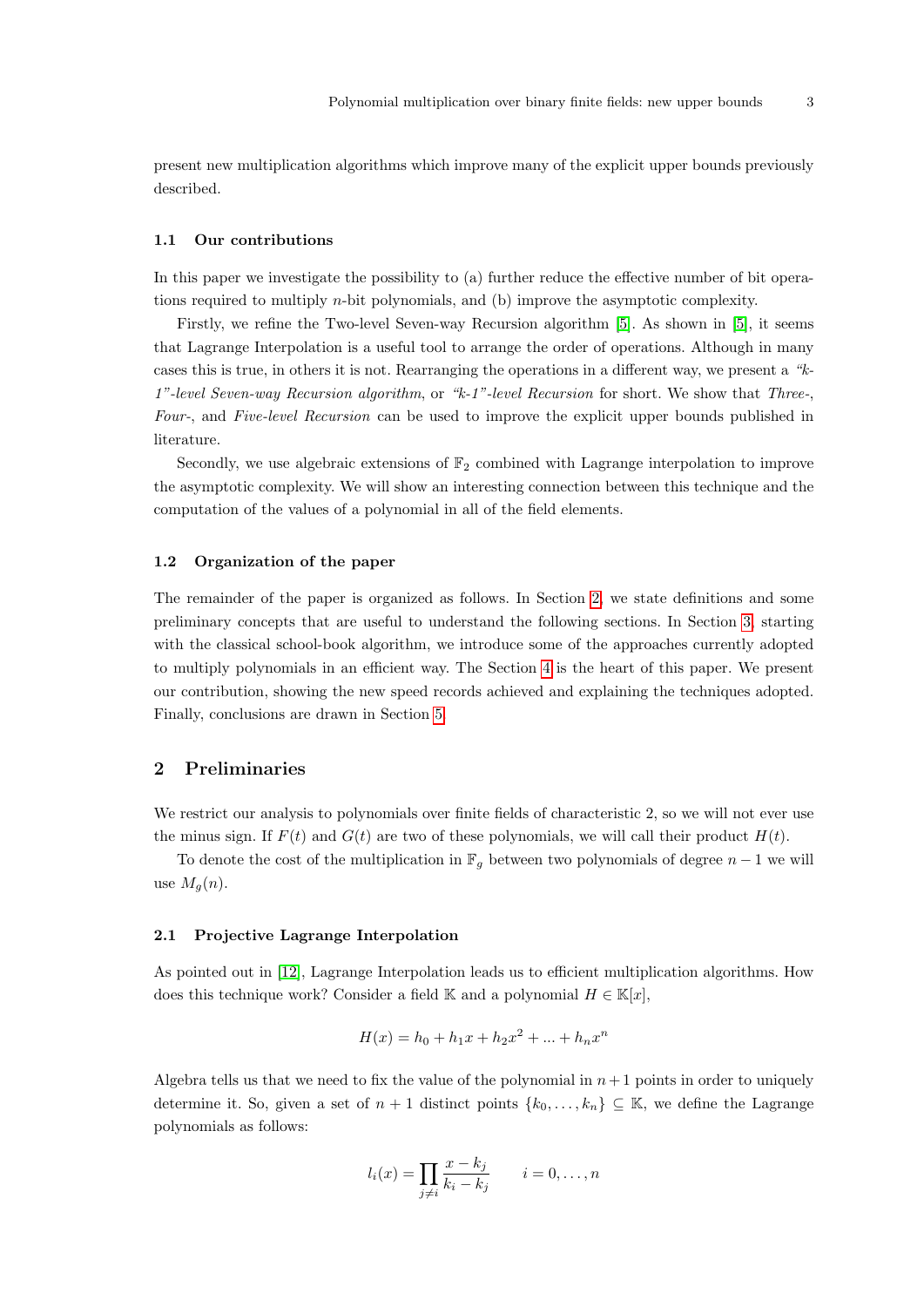Notice that we have  $l_i(k_i) = 1$  and  $l_i(k_i) = 0$ ,  $\forall j \neq i$ . This feature allows us to exactly reconstruct any polynomial  $H \in \mathbb{K}[x]$  as

$$
H(x) = \sum_{i=0}^{n} H(k_i) \cdot l_i(x)
$$

For our purposes, the above technique is not optimal. Given the same problem with only n points  ${k_0, ..., k_{n-1}}$ , define the degree  $n-1$  polynomial

$$
\overline{H} = \sum_{i=0}^{n-1} H(k_i) \cdot l_i(x)
$$

We still have  $\overline{H}(k_i) = H(k_i)$ , for  $i = 0, ..., n-1$ . Let

$$
l_{\infty}(x) = \prod_{j=0}^{n} (x - k_i)
$$

and  $H(\infty) = h_n$ . Since  $H(\infty) \cdot l_\infty$  vanishes at every  $k_i$  and has degree n, we can reconstruct H with the so-called Projective Lagrange Interpolation formula,

$$
H(x) = \sum_{i=0}^{n-1} H(k_i) \cdot l_i(x) + H(\infty) \cdot l_{\infty}.
$$

#### 2.2 Which field?

Lagrange Interpolation requires  $n+1$  points, but we just have two points in  $\mathbb{F}_2$ ! Projective Lagrange Interpolation will do with  $n$  points since it makes use of the point at infinity: where can we find even more points? A possible answer is to consider finite algebraic extensions of  $\mathbb{F}_2$ , generated by a monic irreducible polynomial  $\gamma$  over  $\mathbb{F}_2$  of degree d. Indeed, an extension  $\mathbb F$  is a quotient  $\mathbb{F}_2[X]/\langle \gamma(X)\rangle$ , so the elements of F are all d-bit polynomials, i.e., the set of polynomials over  $\mathbb{F}_2$ of degree at most  $d-1$ , and F has  $2^d$  elements. If  $\delta$  is another irreducible polynomial of degree d, there is a, non canonical, isomorphism  $\mathbb{F}_2[X]/\langle \gamma(X)\rangle \simeq \mathbb{F}_2[X]/\langle \delta(X)\rangle$ , so we will call such an extension  $\mathbb{F}_{2^d}$ .

 $\mathbb{F}_{2^d}^{\times}$  is a cyclic group: let  $\alpha$  be a fixed generator, we can see  $\mathbb{F}_{2^d}$  as a vector space over  $\mathbb{F}_2$  with basis  $\{1, \alpha, \alpha^2, \ldots, \alpha^{d-1}\}\$ . At last, note that  $\mathbb{F}_{2^d}$  is the splitting field of  $X^{2^d} + X$ : its roots are all the elements of the field.

# <span id="page-3-0"></span>3 Current approaches

#### 3.1 School-book algorithm

Given two  $n$ -bit polynomials

$$
F = f_0 + f_1 t + \dots + f_n t^n
$$
 and  $G = g_0 + g_1 t + \dots + g_n t^n$ .

The steps of the algorithm are:

- Recursively multiply  $f_0 + f_1 t + \dots + f_{n-1} t^{n-1}$  by  $g_0 + g_1 t + \dots + g_{n-1} t^{n-1}$ ;
- Compute  $(f_n g_0 + f_0 g_n)t^n + (f_n g_1 + f_1 g_n)t^{n+1} + \ldots + f_n g_n t^{2n}$ . This takes  $2n+1$  multiplications and *n* additions;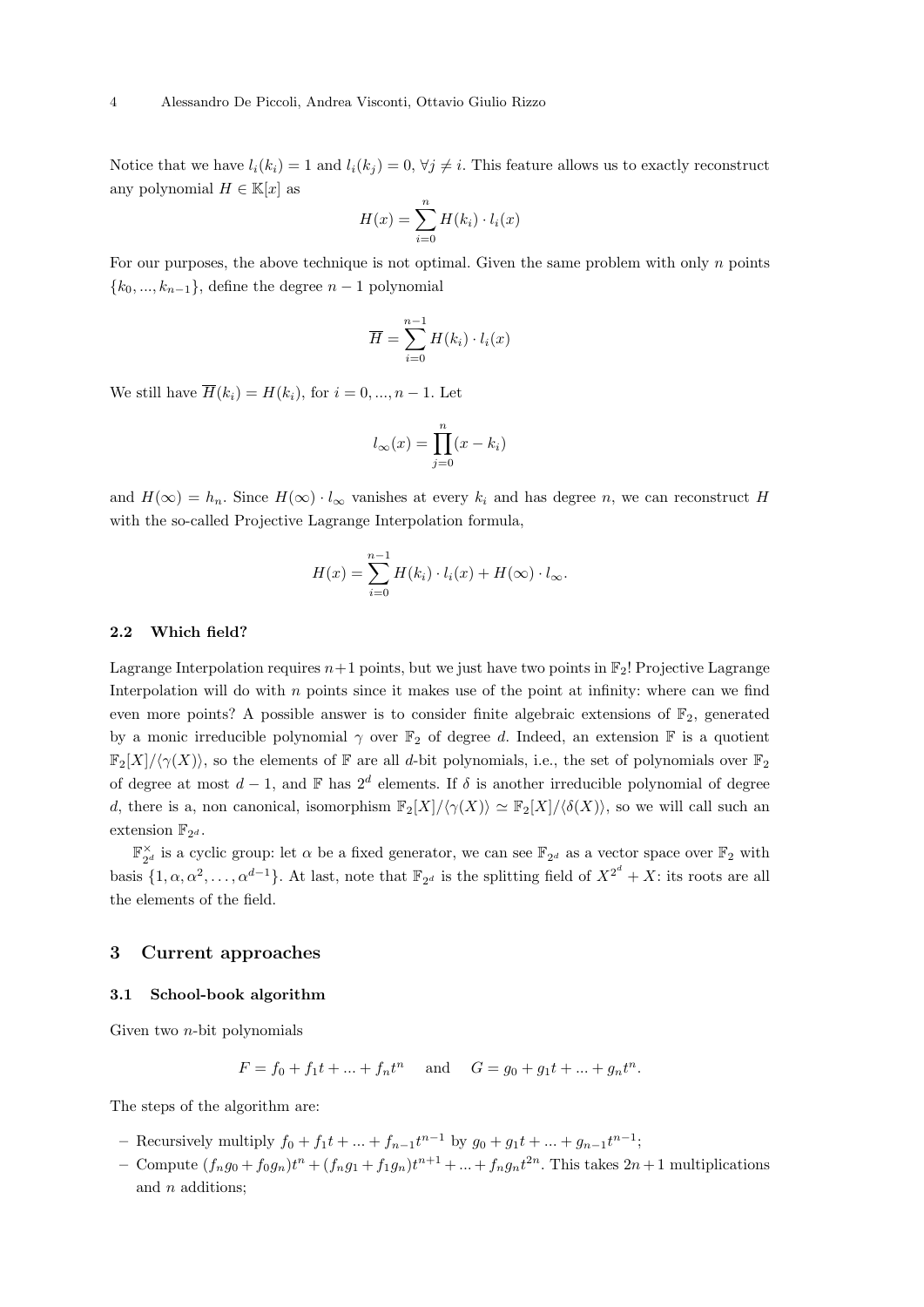– Add the former to the latter. This takes  $n-1$  additions for the coefficients of  $t^n, ..., t^{2n-2}$ ; the other coefficients do not overlap.

We get the recursion formula  $M(n + 1) \leq M(n) + 4n$  and the asymptotic estimation  $M(n) \leq$  $2n^2 - 2n + 1$ . This algorithm is efficient only in low degrees. Indeed, as reported in [\[6\]](#page-17-1), the cost of the school-book algorithm is too high from degree 14 on.

# <span id="page-4-0"></span>3.2 Karatsuba

Given two 2n-bit polynomials F and G, write them as  $F = F_0 + F_1 t^n$ ,  $G = G_0 + G_1 t^n$  for some other n-bit polynomials  $F_0$ ,  $F_1$ ,  $G_0$ ,  $G_1$ . The *Karatsuba* algorithm [\[25\]](#page-18-11) can be described by the product.

$$
(F_0 + t^n F_1)(G_0 + t^n G_1)
$$
  
=  $(1 + t^n)F_0G_0 + t^n(F_0 + F_1)(G_0 + G_1) + (t^n + t^{2n})F_1G_1$ 

The operations involved are:

–  $M_2(n)$ : multiplication  $F_0G_0$  $- n - 1$ : sum  $S_1 = (1 + t^n)F_0G_0$  $-2n$ : sums  $F_0 + F_1, G_0 + G_1$ –  $M_2(n)$ : multiplication  $(F_0 + F_1)(G_0 + G_1)$ –  $M_2(n)$ : multiplication  $F_1G_1$  $- n - 1$ : sum  $S_2 = (t^n + t^{2n})F_1G_1$  $-2n-1$ : sum  $S_3 = S_1 + t^n(F_0 + F_1)(G_0 + G_1)$  $-2n-1$ : sum  $S_3 + S_2$ 

Summing all costs, we get

$$
M_2(2n) \le 3M_2(n) + 8n - 4\tag{1}
$$

#### <span id="page-4-1"></span>3.3 Bernstein

Bernstein improves the Karatsuba algorithm defining the so-called Refined Karatsuba algorithm [\[5\]](#page-17-0). As described in Section [3.2,](#page-4-0) we consider two 2n-bit polynomials F, G and take  $F_0$ ,  $G_0$  as n-bit polynomials and  $F_1$ ,  $G_1$  as k-bit polynomials. The Refined Karatsuba algorithm can be described as follows.

$$
(F_0 + t^n F_1)(G_0 + t^n G_1)
$$
  
=  $(1 + t^n)F_0G_0 + t^n(F_0 + F_1)(G_0 + G_1) + (t^n + t^{2n})F_1G_1$   
=  $(1 + t^n)F_0G_0 + t^n(F_0 + F_1)(G_0 + G_1) + (1 + t^n)t^nF_1G_1$   
=  $(1 + t^n)(F_0G_0 + t^nF_1G_1) + t^n(F_0 + F_1)(G_0 + G_1)$ 

<span id="page-4-2"></span>The cost estimation of the algorithm is

$$
M_2(n+k) \le 2M_2(n) + M_2(k) + 4k + 3n - 3 \qquad n/2 \le k \le n \tag{2}
$$

This improves that of Karatsuba described in Section [3.2.](#page-4-0)

Moreover in [\[5\]](#page-17-0) we can find another improvement but for higher degrees. In fact, Bernstein presents the so-called Two-level Seven-way Recursion. Consider the problem of multiplying two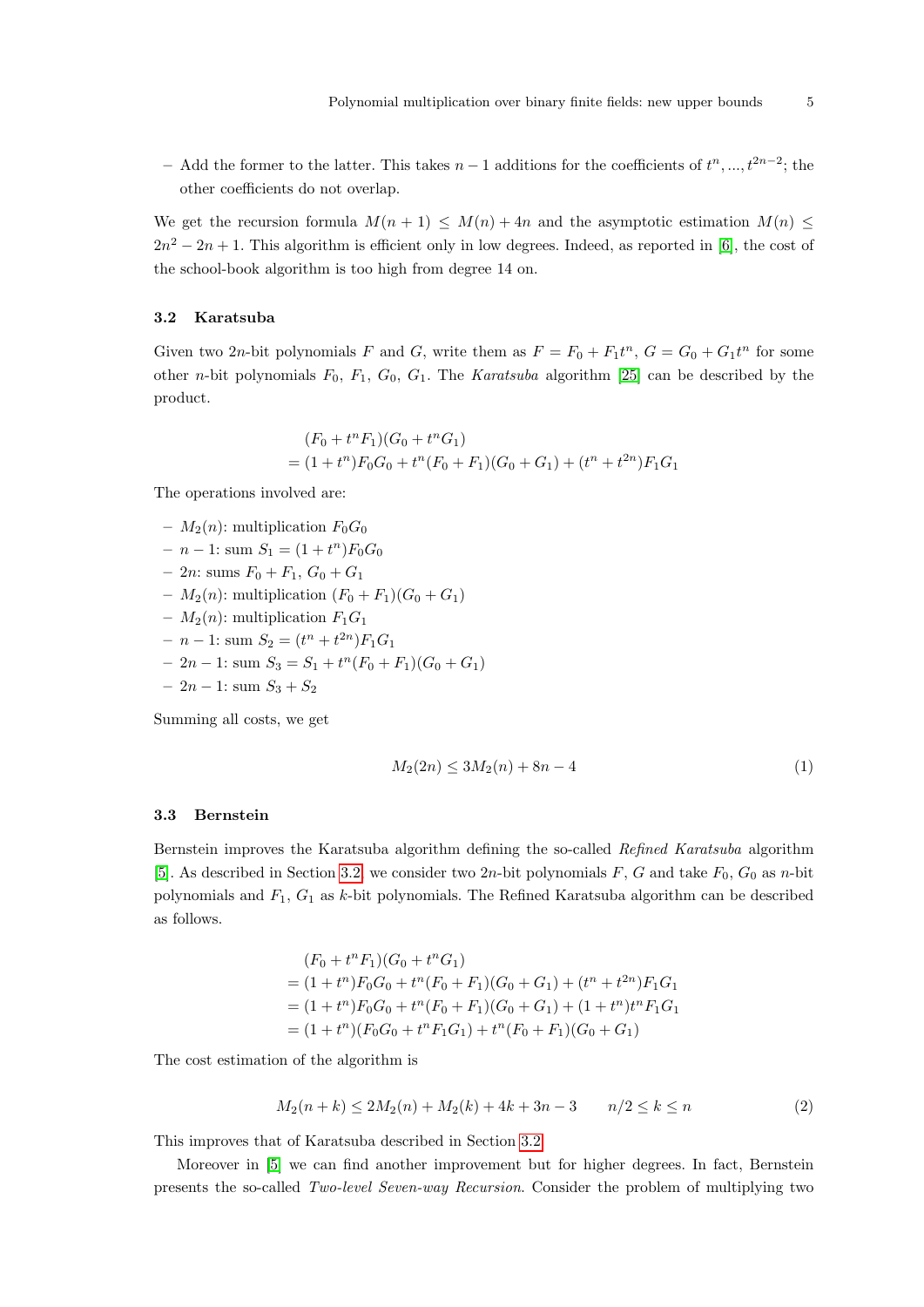polynomial of 4n bits. Applying the Refined Karatsuba identity three times and factoring out  $1 + t^n$ , we get

$$
(F_0 + t^n F_1 + t^{2n} F_2 + t^{3n} F_3)(G_0 + t^n G_1 + t^{2n} G_2 + t^{3n} G_3)
$$
  
=  $(1 + t^{2n}) \Big( (1 + t^n) (F_0 G_0 + t^n F_1 G_1 + t^{2n} F_2 G_2 + t^{3n} F_3 G_3)$   
+  $t^n (F_0 + F_1) (G_0 + G_1) + t^{3n} (F_2 + F_3) (G_2 + G_3) \Big)$   
+  $t^{2n} (F_0 + F_2 + t^n (F_1 + F_3)) (G_0 + G_2 + t^n (G_1 + G_3))$ 

The cost evaluation for polynomials with  $3n + k$  coefficients, assuming  $n/2 \leq k \leq n$ , is

- $3M(n)$ : multiplications  $F_0G_0$ ,  $F_1G_1$ ,  $F_2G_2$ .
- $M(k)$ : multiplication  $F_3G_3$ .
- $-3(n-1)$ : sums  $S_1 = F_0G_0 + t^nF_1G_1 + t^{2n}F_2G_2 + t^{3n}F_3G_3.$
- $-2n+2k-1$ : sum  $(1+t^n)S_1$ .
- $-2n + M(n)$ : multiplication  $S_2 = (F_0 + F_1)(G_0 + G_1)$ .
- $-2k + M(n)$ : multiplication  $S_3 = (F_2 + F_3)(G_2 + G_3)$ .
- $-4n-2$ : sums  $S_4 = (1+t^n)S_1 + t^nS_2 + t^{3n}S_3$ .
- $-2n+2k+M(2n)$ : multiplication  $S_5 = (F_0 + F_2 + t^n(F_1 + F_3))(G_0 + G_2 + t^n(G_1 + G_3)).$
- $-6n+2k-2$ : sum  $(1+t^{2n})S_4+t^{2n}S_5$ .

<span id="page-5-1"></span>Hence, summing all the costs, we obtain

$$
M(3n+k) \le M(2n) + 5M(n) + M(k) + 19n + 8k - 8 \qquad n/2 \le k \le n \tag{3}
$$

#### 3.4 Cenk, Negre, Hasan

In  $[12]$  and  $[13]$ , the authors suggest to use a field bigger than  $\mathbb{F}_2$  for Projective Lagrange Interpolation. They consider two 3n-bit polynomials F and G, written as  $F = F_0 + F_1 t^n + F_2 t^{2n}$ ,  $G = G_0 + G_1 t^n + G_2 t^{2n}$  with  $F_0$ ,  $F_1$ ,  $F_2$ ,  $G_0$ ,  $G_1$ ,  $G_2$  *n*-bit polynomials. Then, they make computations using the elements of  $\mathbb{F}_4$ . If  $\alpha$  is a generator of  $\mathbb{F}_4^{\times}$ , and assuming n odd, the new algorithm can be written as follows.

$$
H(t) = (F_0 + t^n F_1 + t^{2n} F_2)(G_0 + t^n G_1 + t^{2n} G_2)
$$
  
\n
$$
H(0) = F_0 G_0
$$
  
\n
$$
H(1) = (F_0 + F_1 + F_2)(G_0 + G_1 + G_2)
$$
  
\n
$$
H(\alpha) = (F_0 + F_2 + \alpha (F_1 + F_2))(G_0 + G_2 + \alpha (G_1 + G_2))
$$
  
\n
$$
H(\alpha + 1) = (F_0 + F_1 + \alpha (F_1 + F_2))(G_0 + G_1 + \alpha (G_1 + G_2))
$$
  
\n
$$
H(\infty) = F_2 G_2
$$
  
\n
$$
(F_0 + t^n F_1 + t^{2n} F_2)(G_0 + t^n G_1 + t^{2n} G_2)
$$
  
\n
$$
= (H(0) + t^n H(\infty))(1 + t^{3n}) + (H(1) + (1 + \alpha)(H(\alpha) + H(\alpha + 1)))
$$
  
\n
$$
+ (H(1) + (1 + \alpha)(H(\alpha) + H(\alpha + 1)))(t^n + t^{2n} + t^{3n})
$$
  
\n
$$
+ \alpha (H(\alpha) + H(\alpha + 1))t^{3n} + H(\alpha)t^{2n} + H(\alpha + 1)t^n
$$
\n(4)

<span id="page-5-0"></span>Notice that if n is even, we just exchange the formulae for  $H(\alpha)$  and  $H(\alpha + 1)$ . As described in [\[12\]](#page-17-3), the cost evaluation for the CNH 3-way split algorithm is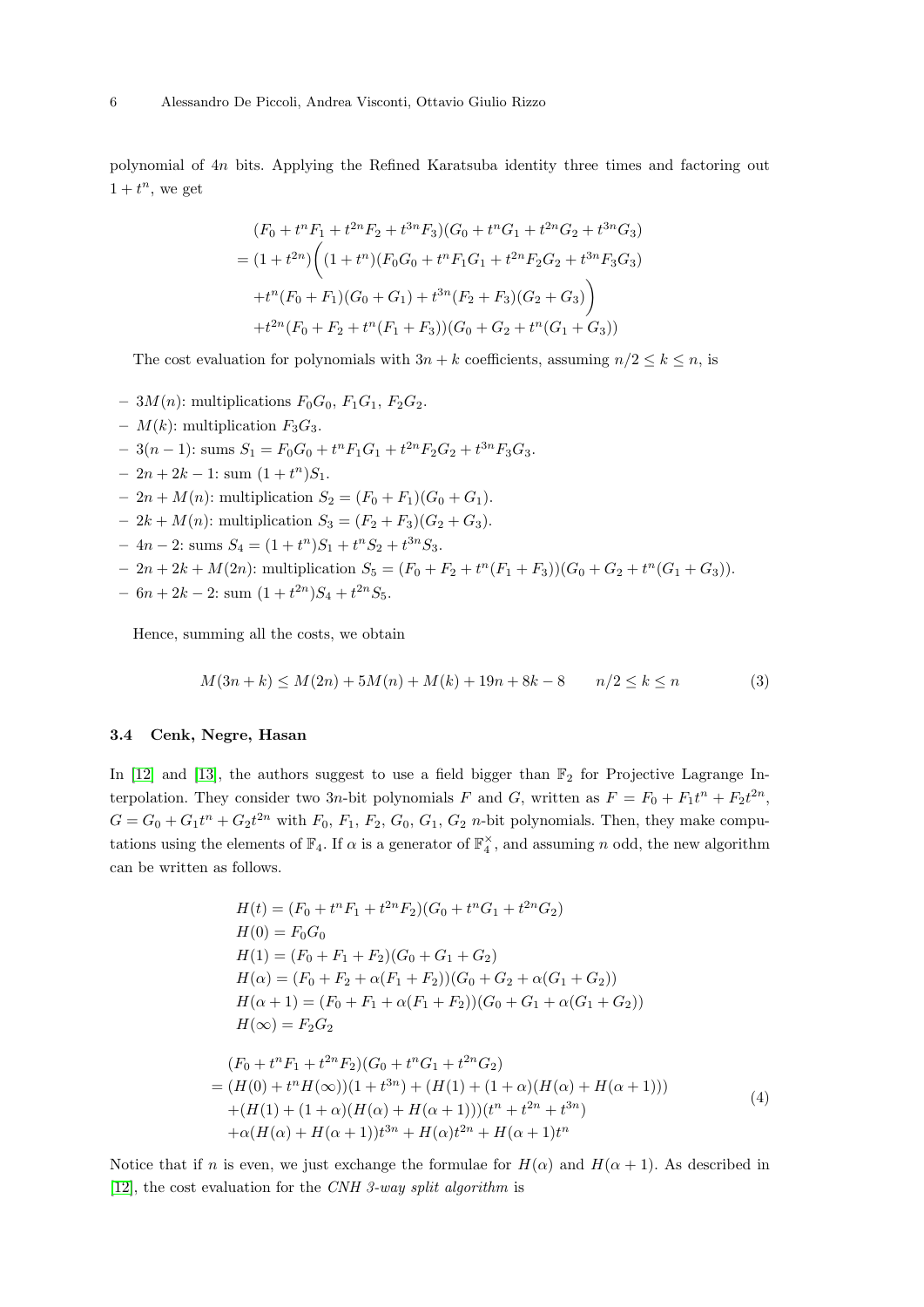$$
M_2(3n) \le 2M_4(n) + 3M_2(n) + 29n - 12
$$

An improvement of this algorithm is described in [\[12\]](#page-17-3): using two polynomials  $C_0$  and  $C_1$  to rearrange equations  $H(\alpha)$  and  $H(\alpha + 1)$ 

$$
H(\alpha) = (F_0 + F_2 + \alpha (F_1 + F_2))(G_0 + G_2 + \alpha (G_1 + G_2)) = C_0 + \alpha C_1
$$
  

$$
H(\alpha + 1) = (F_0 + F_1 + \alpha (F_1 + F_2))(G_0 + G_1 + \alpha (G_1 + G_2)) = (C_0 + C_1) + \alpha C_1
$$

it is possible to redefine [\(4\)](#page-5-0) as

$$
(F_0 + t^n F_1 + t^{2n} F_2)(G_0 + t^n G_1 + t^{2n} G_2)
$$
  
=  $H(\infty)t^{4n} + H(0)$   
+ $(H(0) + H(1) + C_1)t^{3n} + (C_0 + H(1) + C_1)t^{2n} + (H(\infty) + H(1) + C_0)t^n$ .

<span id="page-6-0"></span>The relative cost for this algorithm is

$$
\begin{cases} M_2(3n) \le 3M_2(n) + M_4(n) + 20n - 5 \\ M_4(3n) \le 5M_4(n) + 56n - 19 \end{cases}
$$
 (5)

However, [5](#page-6-0) does not perform well for low degrees as shown in [\[12\]](#page-17-3) (see table 2). More encouraging is the asymptotic estimation, but it requires the following two lemmas.

<span id="page-6-1"></span>**Lemma 1.** Let a, b and i be positive integers and assume that  $a \neq b$ . Let  $n = b^i$  and  $a \neq 1$ . The solution to the inductive relation

$$
\begin{cases} r_1 = e \\ r_n = ar_{n/b} + cn + d \end{cases}
$$

is

$$
r_n = \left(e + \frac{bc}{a-b} + \frac{d}{a-1}\right) n^{\log_b a} - \frac{bc}{a-b}n - \frac{d}{a-1}.
$$

*Proof.* The proof is trivial. Substituting in the inductive relation the expression for  $r_n$  and  $r_{n/b}$ , we find an identity.

<span id="page-6-2"></span>**Lemma 2.** Let a, b and i be positive integers. Let  $n = b^i$  and  $a = b$  and  $a \neq 1$ . The solution to the inductive relation

$$
\begin{cases}\nr_1 = e \\
r_n = ar_{n/b} + cn + fn^{\delta} + d\n\end{cases}
$$

is

$$
r_n = \left(e + \frac{fb^{\delta}}{a - b^{\delta}} + \frac{d}{a - 1}\right)n - n^{\delta}\left(\frac{fb^{\delta}}{a - b^{\delta}}\right) + cn\log_b n - \frac{d}{a - 1}.
$$

Proof. Similar to the previous one

Going back to  $(5)$ , we can apply the first lemma to the second inequality, getting

$$
M_4(n) \le 30.25n^{1.46} - 28n + 4.75
$$

and replacing it in the first inequality, we obtain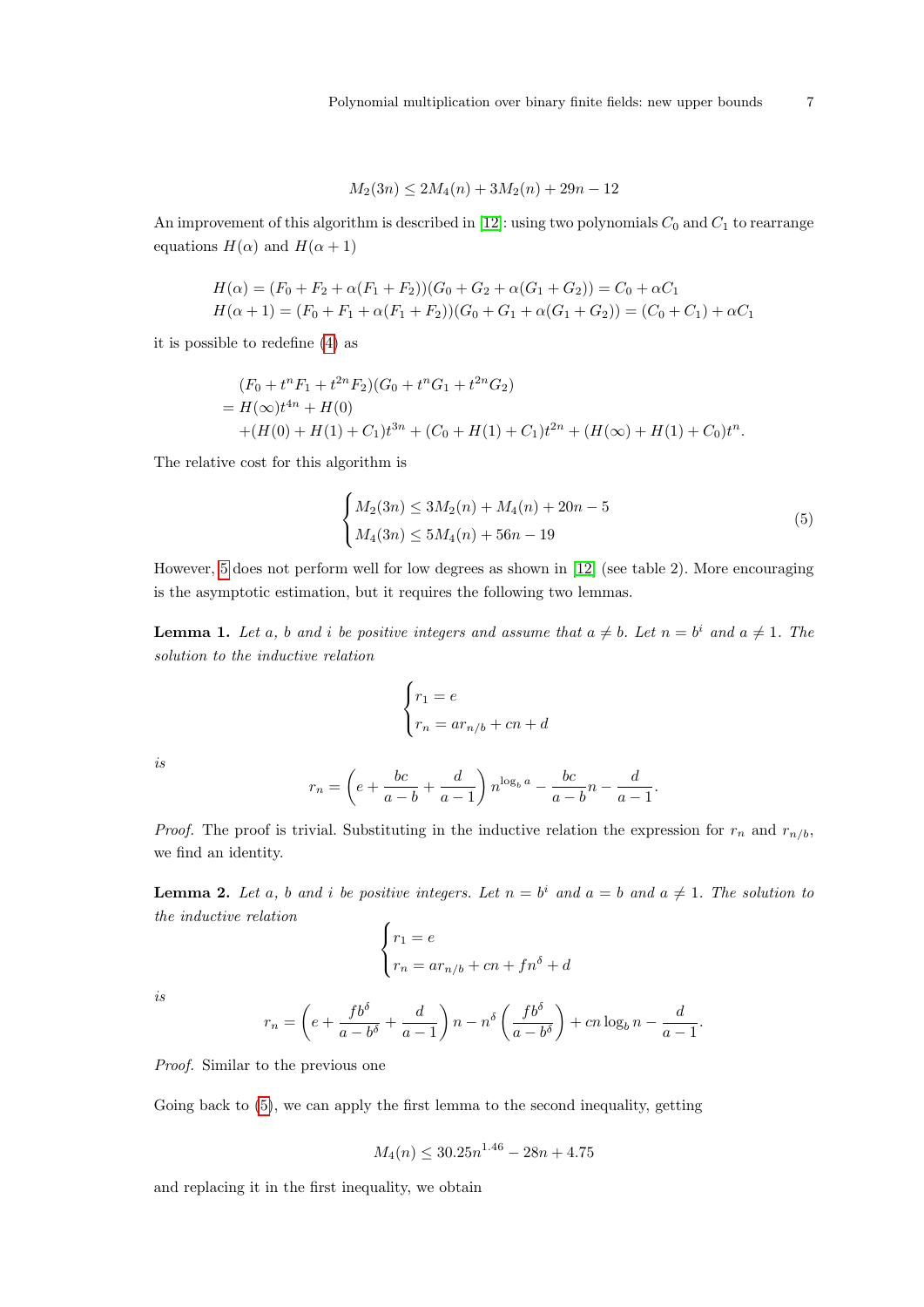$$
M_2(3n) \le 3M_2(n) + 30.25n^{1.46} - 8n - 0.25
$$

Finally, using the second lemma we get the asymptotic estimation

$$
M_2(n) \le 15.125n^{1.46} - 14.25n - 2.67n \log_3 n + 0.125.
$$

# <span id="page-7-0"></span>4 Our contribution

In this Section, we define a more efficient algorithm rearranging the order of operations and improve the general complexity through asymptotic estimations. In the sequel, we will denote these two approaches with (I) and (II) respectively.

#### 4.1 Improvements of Two-level Seven-way (I)

We can now give an improvement of the preceding algorithm for higher degrees. In fact, we consider polynomials of 8n bits and apply the same technique of the Two-level Seven-way Recursion. We can collect  $t^{4n}$ , apply the Refined Karatsuba and apply Two-level Seven-way Recursion for inner multiplication. We will call the following algorithm Three-level Recursion.

$$
\left(\sum_{i=0}^{7} t^{in} F_i\right) \left(\sum_{i=0}^{7} t^{in} G_i\right)
$$
  
=  $\left(\sum_{i=0}^{3} t^{in} F_i + t^{4n} \sum_{i=0}^{3} t^{in} F_{i+4}\right) \left(\sum_{i=0}^{3} t^{in} G_i + t^{4n} \sum_{i=0}^{3} t^{in} G_{i+4}\right)$   
=  $(1 + t^{4n}) \left(\left(\sum_{i=0}^{3} t^{in} F_i\right) \left(\sum_{i=0}^{3} t^{in} G_i\right) + t^{4n} \left(\sum_{i=0}^{3} t^{in} F_{i+4}\right) \left(\sum_{i=0}^{3} t^{in} G_{i+4}\right)\right) +$   
 $t^{4n} \left(\sum_{i=0}^{3} t^{in} F_i + \sum_{i=0}^{3} t^{in} F_{i+4}\right) \left(\sum_{i=0}^{3} t^{in} G_i + \sum_{i=0}^{3} t^{in} G_{i+4}\right)$   
=  $(1 + t^{4n}) \left(\left(\sum_{i=0}^{3} t^{in} F_i\right) \left(\sum_{i=0}^{3} t^{in} G_i\right) + t^{4n} \left(\sum_{i=0}^{3} t^{in} F_{i+4}\right) \left(\sum_{i=0}^{3} t^{in} G_{i+4}\right)\right) +$   
 $t^{4n} \left(\sum_{i=0}^{3} t^{in} (F_i + F_{i+4})\right) \left(\sum_{i=0}^{3} t^{in} G_i + G_{i+4}\right)$   
=  $(1 + t^{4n}) ((1 + t^{2n}) ((1 + t^n) \left(\sum_{i=0}^{7} t^{in} F_i G_i\right) +$   
 $\sum_{j=0}^{3} t^{(2j+1)n} (F_{2j} + F_{2j+1}) (G_{2j} + G_{2j+1}) +$   
 $+ t^{2n} (F_0 + F_2 + (F_1 + F_3) t^n) (G_0 + G_2 + (G_1 + G_3) t^n) +$   
 $+ t^{6n} (F_4 + F_6 + (F_5 + F_7) t^n) (G_4 + G_6 + (G_5 + G_7) t^n)) +$   
 $t^{4n} \left(\$ 

The cost evaluation for polynomials with  $7n + k$  coefficients, assuming  $n/2 \leq k \leq n$ , is

- $-7M(n)$ : multiplication  $F_iG_i$ , for  $i = 0, \ldots, 6$
- $M(k)$ : multiplication  $F_7$  by  $G_7$
- 7(*n* 1): sum  $S_1 = \sum_{i=0}^{7} t^{in} F_i G_i$
- $-6n+2k-1$ : sum  $S_2 = (1+t^n)S_1$
- 3(2n + M(n)): multiplication  $(F_{2j} + F_{2j+1})(G_{2j} + G_{2j+1}),$  for  $j = 0, 1, 2$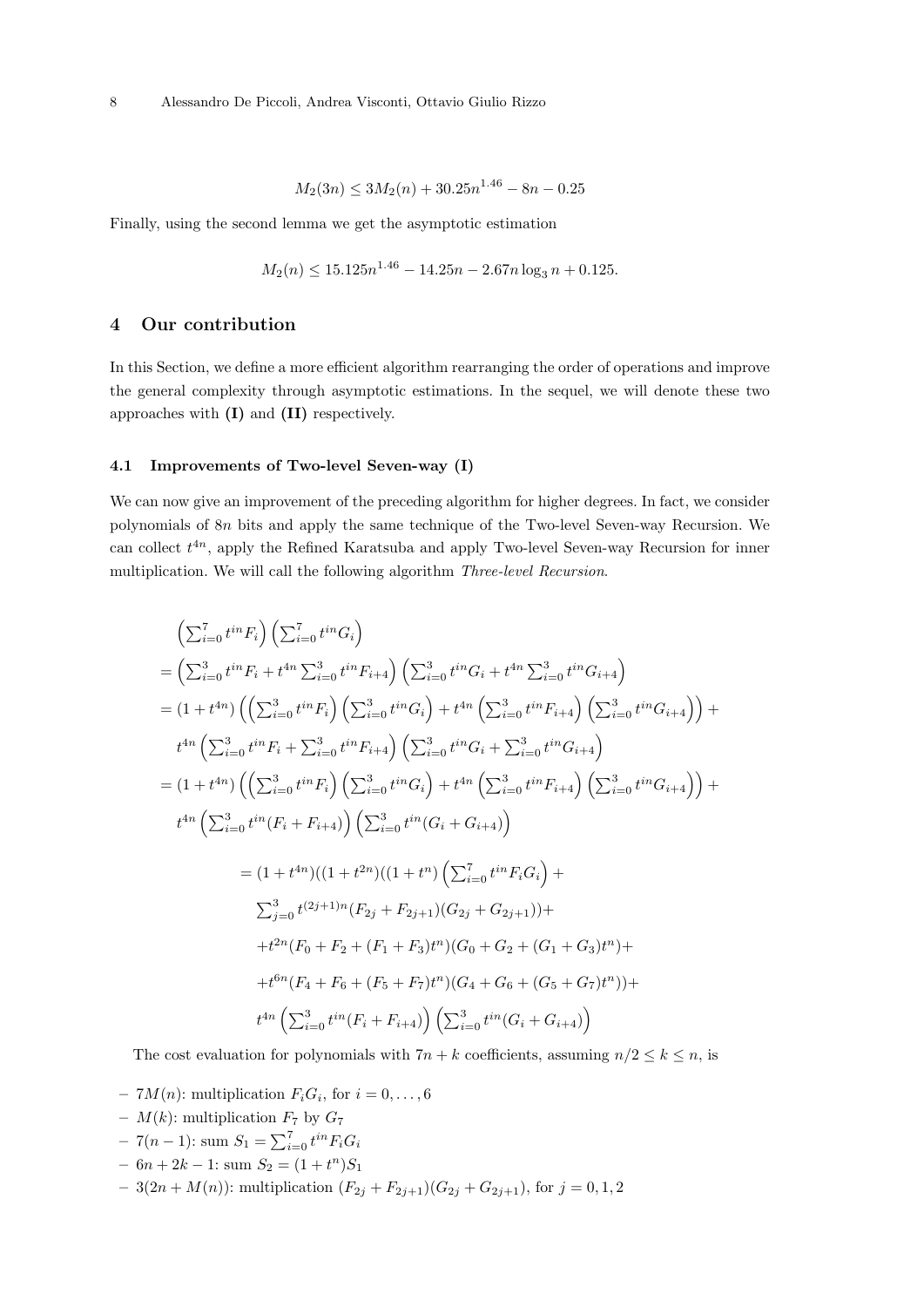$$
- 2k + M(n): multiplication (F_6 + F_7)(G_6 + G_7)
$$
  
\n
$$
- 4(2n - 1): sum S_3 = S_2 + \sum_{j=0}^3 t^{(2j+1)n} (F_{2j} + F_{2j+1})(G_{2j} + G_{2j+1})
$$
  
\n
$$
- 6n + 2k - 1: sum S_4 = (1 + t^{2n})S_3
$$
  
\n
$$
- 4n + M(2n): multiplication S_5 = (F_0 + F_2 + (F_1 + F_3)t^n)(G_0 + G_2 + (G_1 + G_3)t^n)
$$
  
\n
$$
- 2n + 2k + M(2n): multiplication S_6 = (F_4 + F_6 + (F_5 + F_7)t^n)(G_4 + G_6 + (G_5 + G_7)t^n)
$$
  
\n
$$
- 2(4n - 1): sum S_7 = S_4 + t^{2n}S_5 + t^{6n}S_6
$$
  
\n
$$
- 6n + 2k - 1: sum S_8 = (1 + t^{4n})S_7
$$
  
\n
$$
- 6n + 2k + M(4n): multiplication S_9 = (\sum_{i=0}^3 t^{in}(F_i + F_{i+4})) (\sum_{i=0}^3 t^{in}(G_i + G_{i+4}))
$$

$$
- 8n - 1
$$
: sum  $S_8 + t^{4n}S_9$ 

Hence, summing all the costs, we get

$$
M(7n+k) \le M(4n) + 2M(2n) + 11M(n) + M(k) + 67n + 12k - 17 \qquad n/2 \le k \le n
$$

One could continue in the same fashion of the *Three-level*, consider polynomials of  $2<sup>k</sup>n$  bits, collect  $t^{2^{k-1}n}$ , apply the *Refined Karatsuba* and the "k-1"-level *Recursion*. We are going to see that this is not a totally right way.

We want to see which kind of improvements are given from algorithms of the Section [3.3.](#page-4-1) They are of two types: asymptotic and concrete (only on low degree). Lemma [1](#page-6-1) will help us to state asymptotic estimations.

<span id="page-8-0"></span>If we go back to the recursion  $(2)$ , we see that, when k is equal to n, it could be rewritten as

$$
M(2n) \le 3M(n) + 7n - 3\tag{6}
$$

so, also as

$$
M(n) \le 3M(n/2) + \frac{7}{2}n - 3.
$$

We can now apply Lemma [1,](#page-6-1) finding

$$
M(n) \le 6.5n^{\log_2 3} - 7n + 1.5
$$

What about [\(3\)](#page-5-1)? If we state  $k = n$ , we get

$$
M(4n) \le M(2n) + 6M(n) + 27n - 8
$$

so, we cannot apply Lemma [1,](#page-6-1) but if we substitute  $M(2n)$  with the recursion formula [6,](#page-8-0) we find

$$
M(4n) \le 9M(n) + 34n - 11
$$

finally, we obtain

$$
M(n) \le 6.43n^{\log_2 3} - 6.8n + 1.38
$$

To enable an easy comparison of different algorithms, in Table [1](#page-9-0) we present the asymptotic estimations. Notice that the first and the third coefficients of each estimation are decreasing, instead the second one is growing.

By exploiting the recursion formulae, we can also improve the cost of the multiplication between two polynomials of low degree (see Table [2\)](#page-9-1).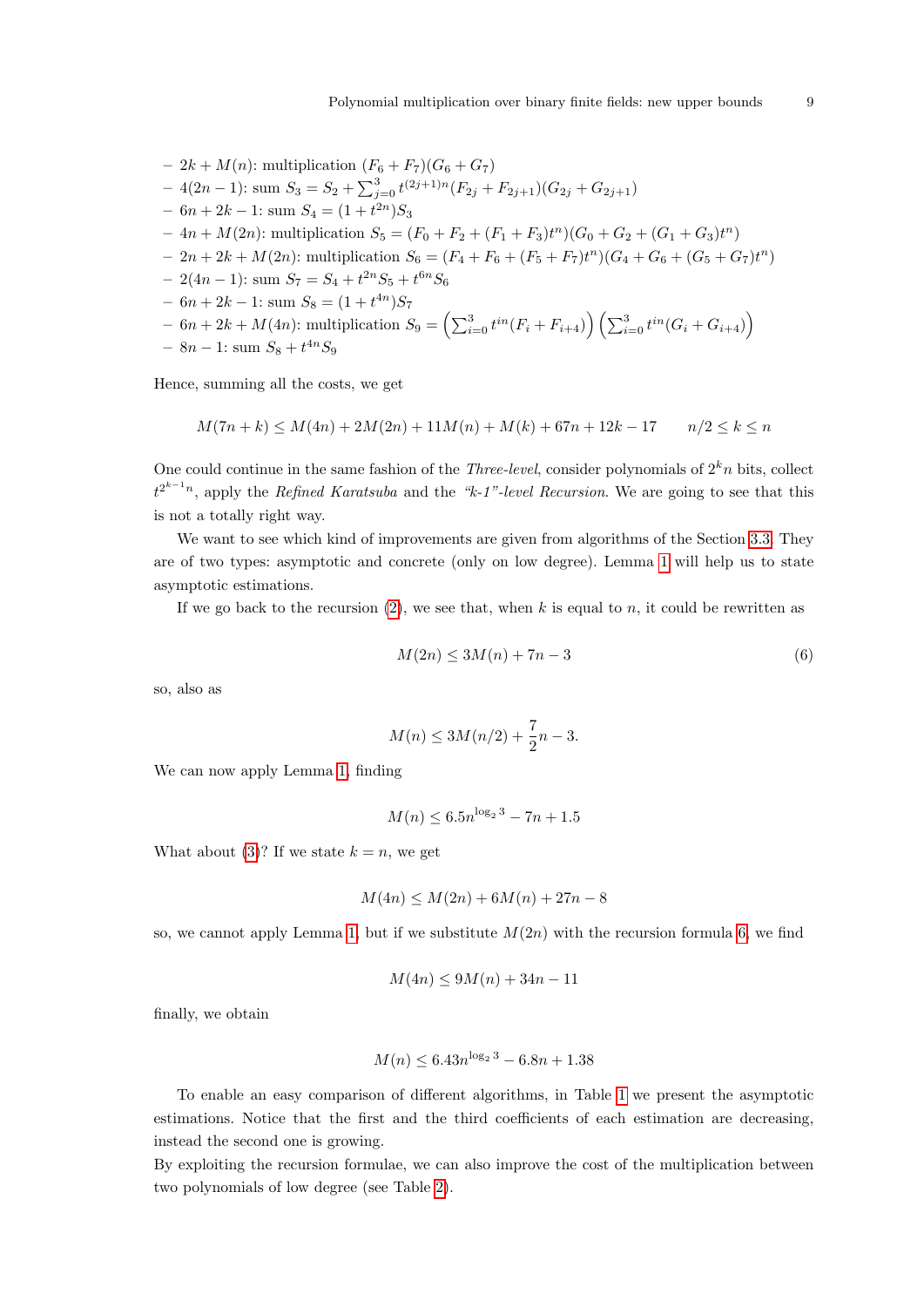| Algorithm          | Asymptotic estimation                                                           | Number of bits |
|--------------------|---------------------------------------------------------------------------------|----------------|
| Refined Karatsuba  | $M(n) \leq 6.5n^{\log_2 3} - 7n + 1.5$                                          | $n=2^x$        |
|                    | <i>Two-level Seven-way</i> $M(n) \leq 6.43n^{\log_2 3} - 6.8n + 1.38$ $n = 4^x$ |                |
| <i>Three-level</i> | $M(n) \leq 6.37n^{\log_2 3} - 6.68n + 1.31 n = 8^x$                             |                |
| <i>Four-level</i>  | $M(n) \leq 6.34n^{\log_2 3} - 6.61n + 1.28 n = 16^x$                            |                |
| <i>Five-level</i>  | $M(n) \leq 6.31n^{\log_2 3} - 6.57n + 1.26 n = 32^x$                            |                |

<span id="page-9-0"></span>Table 1. Asymptotic estimations: comparison of different algorithms

| $\boldsymbol{n}$ |                |        | Best known De Piccoli Algorithm used        | Gain      |
|------------------|----------------|--------|---------------------------------------------|-----------|
|                  |                | (2017) |                                             |           |
| 24               | 702 [12]       | 697    | $3$ -lev                                    | 5         |
| $32\,$           | $1156$ [12]    | 1148   | $3$ -lev                                    | 8         |
| 39               | 1680 [12]      | 1677   | $3$ -lev                                    | 3         |
| 40               | 1718 [12]      | 1705   | $3$ -lev                                    | 13        |
| 47               | 2229 [12]      | 2214   | $3$ -lev + $4$ -lev                         | $5 + 10$  |
| 48               | 2260 [12]      | 2238   | $3$ -lev + 4-lev                            | $8 + 14$  |
| 56               | 3060 [5]       | 3042   | $3$ -lev                                    | 18        |
| 63               | 3632 [12]      | 3612   | $3$ -lev + $4$ -lev                         | $2 + 18$  |
| 64               | 3674 [12]      | 3636   | $3$ -lev + $4$ -lev + $5$ -lev $ 13+21+4 $  |           |
| 71               | 4476 [12]      | 4473   | $3$ -lev                                    | 3         |
|                  | 72 4535 [12]   | 4511   | $3$ -lev                                    | 24        |
| 79               | 5359 [12]      | 5328   | $3$ -lev + $4$ -lev                         | $19 + 12$ |
| 80               | 5400 [12]      | 5360   | $3$ -lev + $4$ -lev                         | $ 20+20$  |
| 95               | 7073 [12]      | 6965   | $3$ -lev + 4-lev + 5-lev $ 45+24+39 $       |           |
|                  | 96   7112   12 | 6993   | $3$ -lev + $4$ -lev + $5$ -lev $ 51+25+43 $ |           |
|                  | 120 10438 [5]  | 10352  | $3$ -lev                                    | 86        |
|                  | 126 11346 [5]  | 11220  | $3$ -lev + $4$ -lev + $5$ -lev $ 38+29+59 $ |           |
|                  | 127 11447 [5]  | 11248  | $3$ -lev + $4$ -lev + $5$ -lev $ 104+24+71$ |           |
|                  | 128 11466 [12] | 11280  | $3$ -lev + 4-lev + 5-lev 74+38+74           |           |

<span id="page-9-1"></span>Table 2. Improvements of  $M(1) - M(128)$ : we apply Three-, Four-, and Five-level Recursion algorithm

## <span id="page-9-2"></span>4.2 Product in finite fields: general case (II)

There are several approaches that can be adopted to multiply two polynomials, say  $F$  and  $G$ , in an efficient way. In this section we provide a new one. In doing so, we make some useful assumptions. We take  $d$  a non negative integer and the factors  $F$  and  $G$  of the form

$$
F(t) = \sum_{i=0}^{2^{d-1}} F_i(t) t^{in} \quad \text{with } F_i \in \mathbb{F}_2[t], \ \deg F_i \le n-1
$$

In order to simplify notation, given a factor  $F(t)$  of the above form, we define

$$
\widetilde{F}(x) = \sum_{i=0}^{2^{d-1}} F_i(t)x^i
$$

We are now ready to suggest a new efficient algorithm.

Let's start with an observation. There is an interesting connection between  $x^{2^d} + x$  and Lagrange polynomials. Indeed, we can prove the following three equalities:

1. 
$$
l_0(x) = \frac{x^{2^d} + x}{x} = x^{2^d - 1} + 1
$$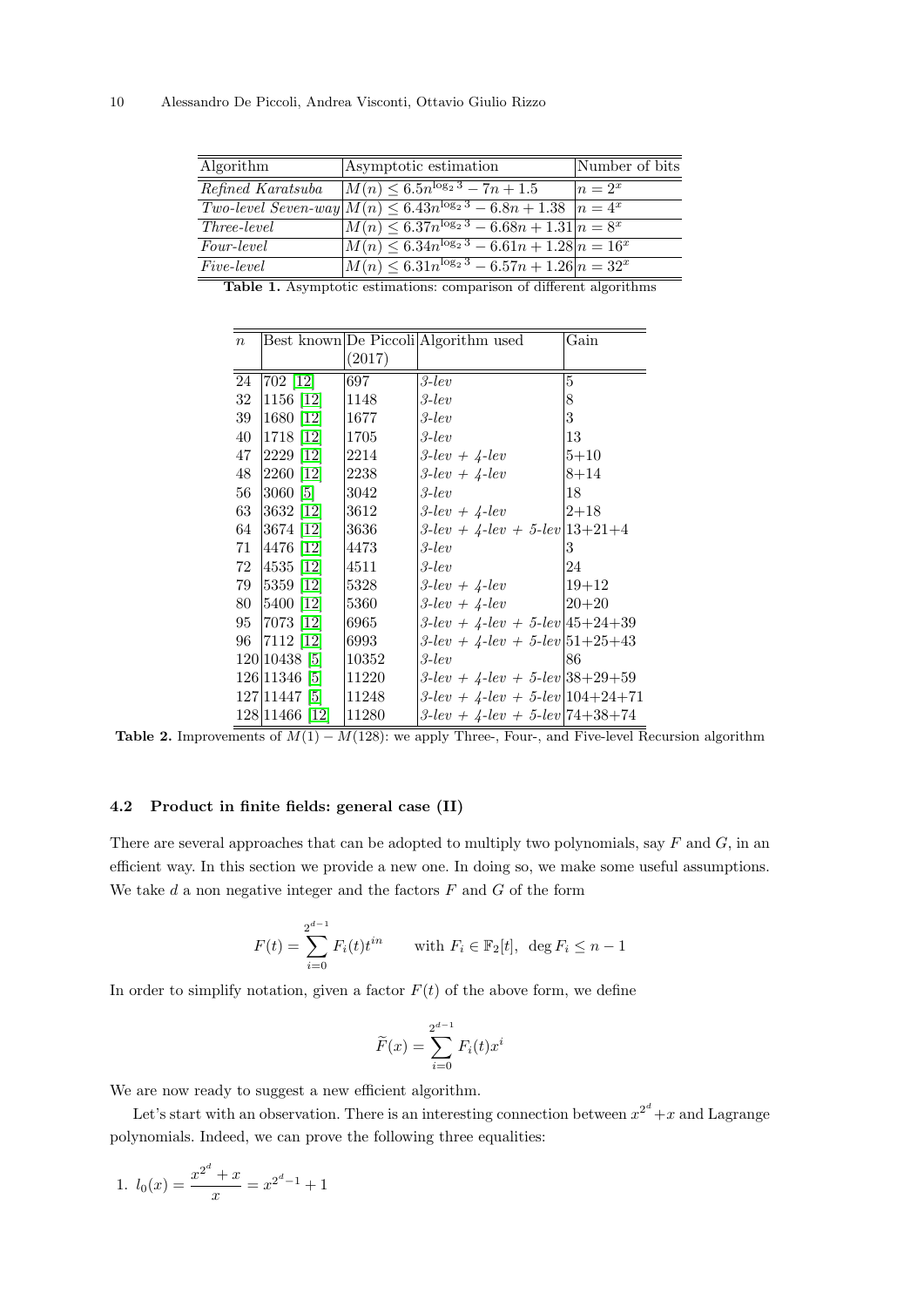2. 
$$
l_{\alpha^i}(x) = \frac{x^{2^d} + x}{x + \alpha^i}
$$
  $i = 0, 1, ..., 2^d - 2$   
3.  $l_{\infty} = x^{2^d} + x = x(x^{2^d - 1} + 1) = x \cdot l_0(x)$ 

We now rewrite the interpolation law as follows:

$$
\widetilde{H}(x) = \widetilde{H}(0) \cdot l_0(x) + \sum_{i=0}^{2^d - 2} \widetilde{H}(\alpha^i) \cdot l_{\alpha^i}(x) + \widetilde{H}(\infty) \cdot l_{\infty}(x)
$$
\n
$$
\widetilde{H}(x) = \widetilde{H}(0) \cdot l_0(x) + \sum_{i=0}^{2^d - 2} \widetilde{H}(\alpha^i) \cdot l_{\alpha^i}(x) + x \widetilde{H}(\infty) \cdot l_0(x)
$$
\n
$$
\widetilde{H}(x) = \widetilde{H}(0) \cdot (1 + x^{2^d - 1}) + \sum_{i=0}^{2^d - 2} \widetilde{H}(\alpha^i) \frac{x^{2^d} + x}{x + \alpha^i} + x \widetilde{H}(\infty) \cdot (1 + x^{2^d - 1})
$$
\n
$$
\widetilde{H}(x) = (1 + x^{2^d - 1})(\widetilde{H}(0) + x \widetilde{H}(\infty)) + \sum_{i=0}^{2^d - 2} \widetilde{H}(\alpha^i) \frac{x^{2^d} + x}{x + \alpha^i} \tag{7}
$$

<span id="page-10-1"></span><span id="page-10-0"></span>Notice that fractions  $\frac{x^{2^d}+x}{x+\alpha^i}$  of Equation [7](#page-10-0) are Lagrange polynomials of  $\mathbb{F}_{2^d}^{\times}$ . Using the naive division algorithm, we obtain

$$
l_{\alpha^{i}}(x) = \frac{x^{2^{d}} + x}{x + \alpha^{i}} = \sum_{j=1}^{2^{d}-1} (\alpha^{i})^{(j-1)} x^{2^{d}-j}
$$
\n(8)

and replacing Equation [8](#page-10-1) in [7,](#page-10-0) we get

$$
\widetilde{H}(x) = (1 + x^{2^d - 1})(\widetilde{H}(0) + x\widetilde{H}(\infty)) + \sum_{i=0}^{2^d - 2} \widetilde{H}(\alpha^i) \sum_{j=1}^{2^d - 1} \alpha^{i(j-1)} x^{2^d - j}
$$
\n
$$
\widetilde{H}(x) = \underbrace{(1 + x^{2^d - 1})(\widetilde{H}(0) + x\widetilde{H}(\infty))}_{S_A} + \underbrace{\sum_{j=1}^{2^d - 1} \left(\sum_{i=0}^{2^d - 2} \alpha^{i(j-1)} \widetilde{H}(\alpha^i)\right) x^{2^d - j}}_{S_B} \tag{9}
$$

<span id="page-10-2"></span>We will now discuss the costs of this algorithm.

Consider  $S_A$ : it will always be the same in every field  $\mathbb{F}_{2^d}$ . The cost of the operations in  $S_A$  is:

- $M_2(n)$ : multiplication  $\widetilde{H}(0) = F_0G_0$
- $-M_2(n)$ : multiplication  $H(\infty) = F_{2^{d-1}}G_{2^{d-1}}$
- n 1: sum  $\widetilde{H}(0) + x\widetilde{H}(\infty)$
- $0$ : sum  $(1 + x^{2^d 1})(\widetilde{H}(0) + x\widetilde{H}(\infty))$

The last estimate holds only for  $d \neq 1$ , otherwise polynomials  $\widetilde{H}(0)+x\widetilde{H}(\infty)$  and  $x(\widetilde{H}(0)+x\widetilde{H}(\infty))$ overlap on some bits and it becomes  $2n - 1$ .

Consider now the sum  $S_A + S_B$ . The degree of  $S_A$  is  $(2<sup>d</sup> + 2)n - 2$ , but its structure lacks many powers. Indeed,  $S_A$  is a polynomial that has two parts, the first with powers whose degrees are running from 0 to 3n – 2, the second from  $(2<sup>d</sup> - 1)n$  to  $(2<sup>d</sup> + 2)n - 2$ . This is very useful because  $S_B$  has powers with degrees from n to  $(2^d + 1)n - 2$ , so,  $S_A$  and  $S_B$  overlaps only in two parts. The first in  $(3n-2)-n+1=2n-1$  bits and the second in  $(2^d+1)n-2-(2^d-1)n+1=2n-1$ . Since the cost of  $S_A + S_B$  does not depend on the field, it is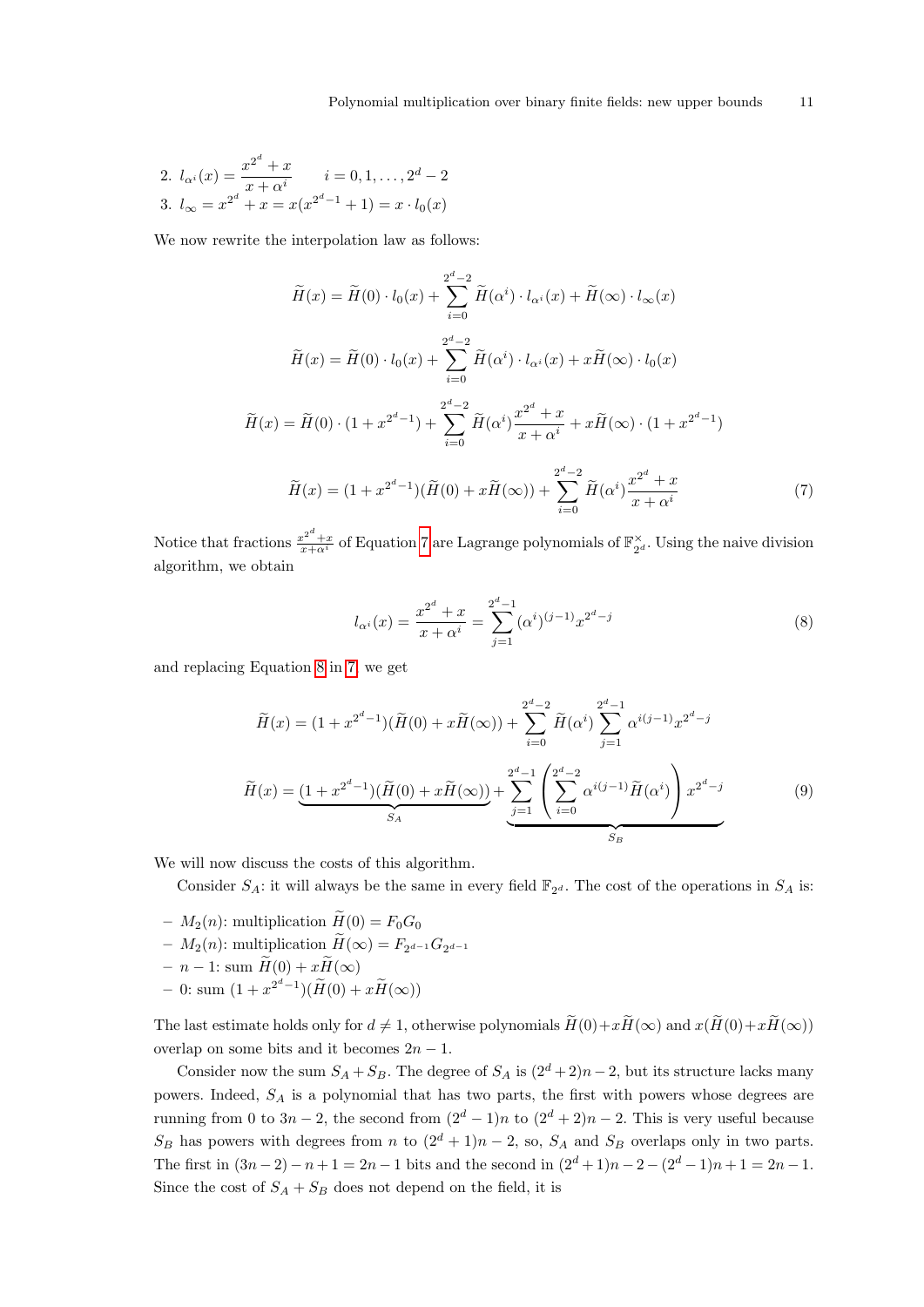$-4n-2$ : sum  $H(t) = S_A + S_B$ 

Finally, consider the sums in  $S_B$ . Supposing that the internal summation has been computed, the external one is conducted over  $2^d - 1$  polynomials. These polynomials have powers from cn to  $cn + 2n - 2$ , with  $c = 1, ..., 2<sup>d</sup> - 1$  and each one overlaps the following on  $n - 1$  bit. Therefore, the cost of the external sum in  $S_B$  is

$$
- (2d - 2)(n - 1): sum S1x + S2x2 + \dots + S2d-1x2d-1
$$

We are left to compute the internal sums in  $S_B$ . We will show that we do not need to compute all  $\widetilde{H}(\alpha^i)$ .

Firstly, we start with showing that if  $i = 2^q i'$  for some q, then there will be a connection between the coefficients of  $\widetilde{H}(\alpha^i)$  and  $\widetilde{H}(\alpha^{i'})$ .

**Theorem 1.** If we take integers i and i' such that  $i' = 2^{q}i$  for some q, then we can express the coefficients of  $\widetilde{H}(\alpha^{i'})$  as a linear combination of the coefficients of  $\widetilde{H}(\alpha^{i})$ .

Proof. We have

$$
\widetilde{H}(\alpha^i) = \widetilde{F}(\alpha^i) \cdot \widetilde{G}(\alpha^i) = \sum_{j=0}^{2^{d-1}} F_j \alpha^{ij} \sum_{k=0}^{2^{d-1}} G_k \alpha^{ik} = \sum_{l=0}^{2^d} \left( \sum_{\substack{j+k=l \ 0 \le j,k \le 2^{d-1}}} F_j G_k \right) (\alpha^i)^l.
$$

We define

$$
H_l = \sum_{\substack{j+k=l\\0\leq j,k\leq 2^{d-1}}} F_j G_k
$$

<span id="page-11-1"></span>thus

$$
\widetilde{H}(\alpha^i) = \sum_{l=0}^{2^d} H_l \alpha^{il} \tag{10}
$$

<span id="page-11-0"></span>Remember that the field  $\mathbb{F}_{2^d}$  can be viewed as vector space over  $\mathbb{F}_2$ . So, we can write every power of  $\alpha$  as a linear combination of the elements of the basis  $\{1, \alpha, \alpha^2, \dots, \alpha^{d-1}\}\$ 

$$
\alpha^{il} = \sum_{b=0}^{d-1} c_{b,il} \alpha^b \tag{11}
$$

and substitute [11](#page-11-0) in [10,](#page-11-1) getting

$$
\widetilde{H}(\alpha^i) = \sum_{l=0}^{2^d} H_l \sum_{b=0}^{d-1} c_{b,il} \alpha^b = \sum_{b=0}^{d-1} \left( \sum_{l=0}^{2^d} H_l c_{b,il} \right) \alpha^b
$$

Take now  $H(\alpha^{iw})$  with  $w > 1$ , from [\(11\)](#page-11-0) we have

$$
\alpha^{ilw} = (\alpha^{il})^w = \left(\sum_{b=0}^{d-1} c_{b,il} \alpha^b\right)^w.
$$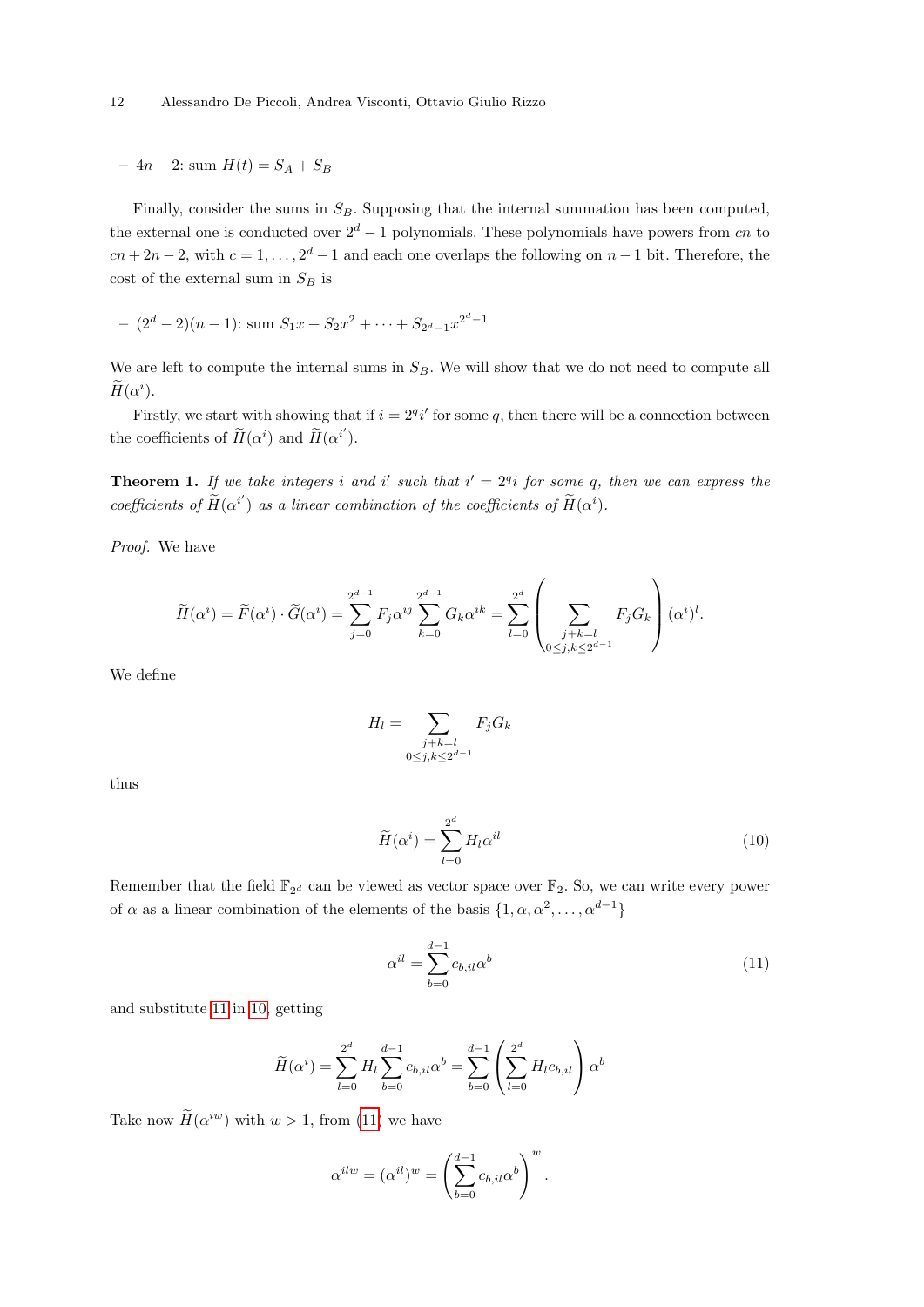<span id="page-12-0"></span>In order to write coefficients of  $H(\alpha^{iw})$  as linear combinations of the coefficients of  $H(\alpha^i)$ , we need the following equality:

$$
\left(\sum_{b=0}^{d-1} c_{b,i} a^b\right)^w = \sum_{b=0}^{d-1} c_{b,i} a^{bw} \tag{12}
$$

Suppose it holds, then

$$
\widetilde{H}(\alpha^{iw}) = \sum_{l=0}^{2^d} H_l \left( \sum_{b=0}^{d-1} c_{b,il} \alpha^b \right)^w = \sum_{l=0}^{2^d} H_l \sum_{b=0}^{d-1} c_{b,il} \alpha^{bw} = \sum_{b=0}^{d-1} \left( \sum_{l=0}^{2^d} H_l c_{b,il} \right) \alpha^{bw}.
$$

Finally, using [\(11\)](#page-11-0), we obtain

$$
\widetilde{H}(\alpha^{iw}) = \sum_{b=0}^{d-1} \left( \sum_{l=0}^{2^d} H_l c_{b,il} \right) \alpha^{bw} = \sum_{b=0}^{d-1} \left( \sum_{l=0}^{2^d} H_l c_{b,il} \right) \sum_{t=0}^{d-1} c_{t,bw} \alpha^t =
$$
\n
$$
= \sum_{t=0}^{d-1} \left( \sum_{b=0}^{d-1} c_{t,bw} \left( \sum_{l=0}^{2^d} H_l c_{b,il} \right) \right) \alpha^t
$$

Let's go back to [\(12\)](#page-12-0): since we are in characteristic two, the equality holds when  $w = 2<sup>q</sup>$ , for some q.

Secondly, we have to remember that  $\alpha^{2^d} = \alpha$ . So, for every  $\widetilde{H}(\alpha^i)$ , with  $i \not\equiv 0 \mod 2^d - 1$ , there are at most d different evaluations of  $\tilde{H}$  that can be computed with  $\tilde{H}(\alpha^i)$ . They are the following set:

$$
P_i = \{ \widetilde{H}(\alpha^{i}), \widetilde{H}(\alpha^{2i}), \widetilde{H}(\alpha^{2^{i}}), \dots, \widetilde{H}(\alpha^{2^{d-1}i}) \}
$$

We can count the number of  $P_i$  for every algebraic extension of  $\mathbb{F}_2$ , because it depends only on the degree d.

<span id="page-12-1"></span>**Theorem 2.** The number of different  $P_i$  is

$$
P = -1 + \frac{1}{d} \sum_{k=0}^{d-1} \gcd(2^k - 1, 2^d - 1)
$$

In particular, if  $2^d - 1$  is prime,  $P = (2^d - 2)/d$ .

We define an action of the (additive) group  $\mathbb{Z}$  on  $\mathbb{Z}/(2^d-1)\mathbb{Z}$  as  $k \cdot i = 2^k i$ . Since d acts trivially, this action induces an action of  $\mathbb{Z}/d\mathbb{Z}$  on  $\mathbb{Z}/(2^d-1)\mathbb{Z}$ : if  $O(i)$  is the orbit of  $i \in \mathbb{Z}/(2^d-1)\mathbb{Z}$ , then  $P_i = \{ \overline{H}(\alpha^j) : j \in O(i) \}$ . We have a trivial orbit  $O(0) = \{0\}$  which would correspond to the set  $P_0 = {\tilde{H}(1)}$  which we will not count. In order to prove the Theorem [2,](#page-12-1) we need a couple of additional lemmata.

**Lemma 3 (Burnside's Lemma).** If the finite group  $G$  acts on the finite set  $X$ , then the number of orbits is

$$
\frac{1}{\#G}\sum_{g\in G}\#\operatorname{Fix}(g)
$$

where  $Fix(g) = \{x \in X : g \cdot x = x\}.$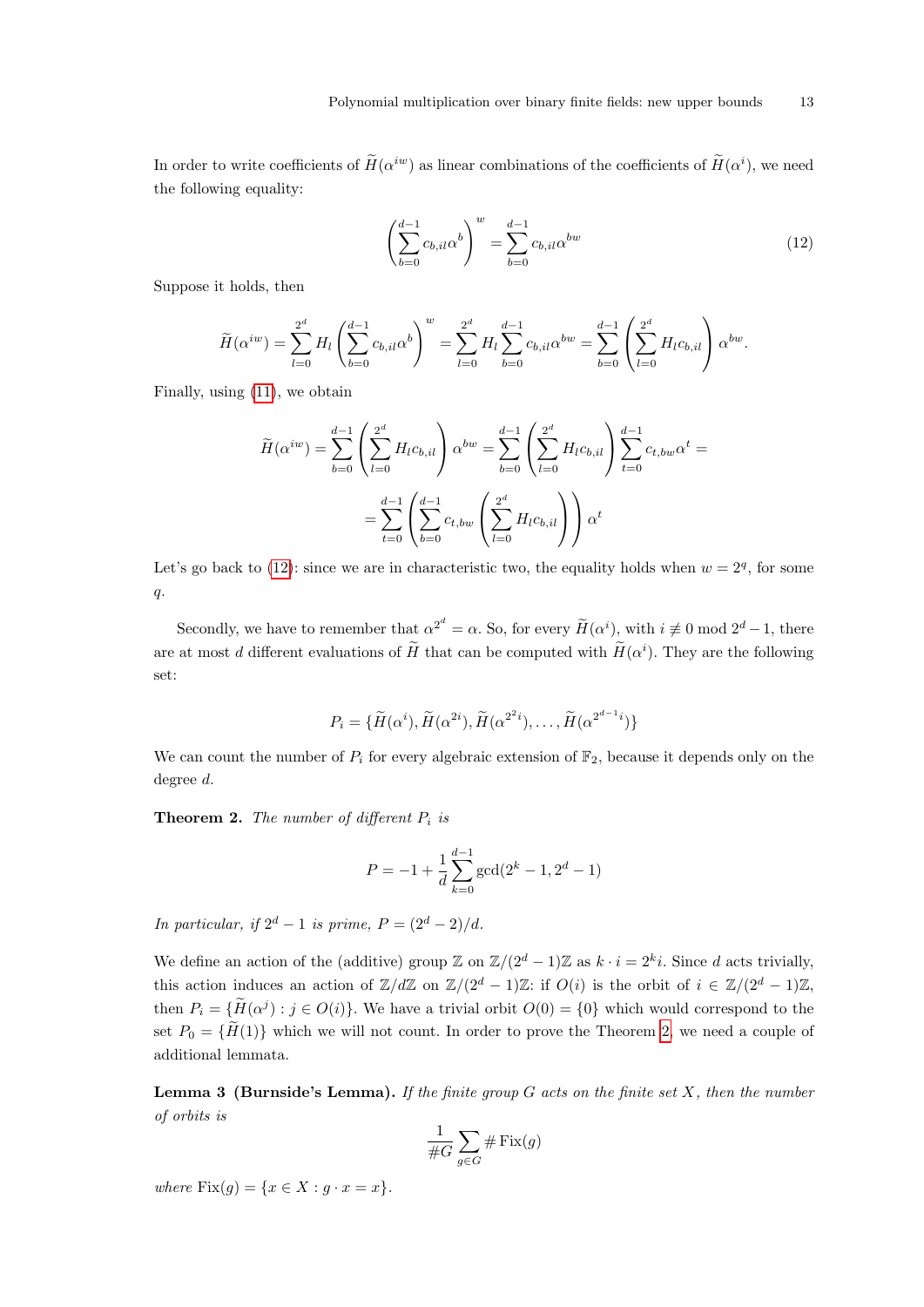Proof. See [\[34\]](#page-18-15), chapter 3.

**Lemma 4.** Fix an integer N and let  $x \in \mathbb{Z}/N\mathbb{Z}$ . Then

$$
\#\{y \in \mathbb{Z}/N\mathbb{Z} : xy = 0\} = \gcd(x, N)
$$

*Proof.* Let  $\mathcal{Z} = \{y \in \mathbb{Z}/N\mathbb{Z} : xy = 0\}$ : it is not empty since it includes 0 and it is straightforward to verify that Z is an ideal in  $\mathbb{Z}/N\mathbb{Z}$ , thus  $\mathcal{Z} = \langle d \rangle$  where d is a divisor of N and Z has  $N/d$ elements. Let  $D = \gcd(x, N), \nu = N/D$  and define  $\tilde{x}$  as the smallest positive integer such that  $\tilde{x} \equiv x \mod N$ . Since

$$
\nu x = \frac{N}{D} x \equiv N \frac{\tilde{x}}{D} \equiv 0 \text{ mod } N
$$

we have that  $\nu \in \mathcal{Z}$ . Viceversa, if  $y \in \mathcal{Z}$  and  $\tilde{y}$  is the smallest positive integer such that  $\tilde{y} \equiv$ y mod N, we have that  $\tilde{y}\tilde{x} = kN$  for some integer  $k \geq 0$ . Thus

$$
\tilde{y}\frac{\tilde{x}}{D} = k\frac{N}{D} = k\nu;
$$
 i.e.,  $\tilde{y}\frac{\tilde{x}}{D} \equiv 0 \mod \nu$ 

Since  $\tilde{x}/D$  and  $\nu = N/D$  are relatively prime, this implies  $\tilde{y} \equiv 0 \mod \nu$ , i.e.,  $\nu$  divides  $\tilde{y}$ , thus  $y \in \langle \nu \rangle$ . This shows that  $\mathcal{Z} = \langle \nu \rangle$ , hence that  $\#\mathcal{Z} = N/\nu = \gcd(x, N)$ .

*Proof (Theorem [2\)](#page-12-1).* Fix  $k \in \mathbb{Z}/d\mathbb{Z}$ : we want to compute Fix $(k) = \{x \in \mathbb{Z}/(2^d-1)\mathbb{Z} : k \cdot x = x\}$ . If  $x \in \text{Fix}(k)$  then  $2^k x = x$ , that is  $(2^k - 1)x = 0$ ; and, viceversa, if  $(2^k - 1)x = 0$  then  $k \cdot x = x$ . Hence,  $Fix(k) = \{x \in \mathbb{Z}/(2^d-1)\mathbb{Z} : (2^k-1)x = 0\}$  has, by the previous lemma,  $gcd(2^k-1, 2^d-1)$ elements.

The thesis now follows from Burnside's Lemma.

Let's sum up the costs of Equation [9.](#page-10-2)

- $M_2(n)$ : multiplication  $\widetilde{H}(0) = F_0G_0$
- $-M_2(n)$ : multiplication  $H(\infty) = F_{2^{d-1}}G_{2^{d-1}}$
- $n 1$ : sum  $\widetilde{H}(0) + x \widetilde{H}(\infty)$
- $0$ : sum  $(1 + x^{2^d 1})(\widetilde{H}(0) + x\widetilde{H}(\infty))$
- $-4n-2$ : sum  $H(t) = S_A + S_B$
- $(2<sup>d</sup> 2)(n 1)$ : sums  $S_1x + S_2x^2 + \cdots + S_{2<sup>d</sup> 1}x^{2<sup>d</sup> 1}$
- $\Delta_1$ : evaluation  $\widetilde{F}(\alpha^i)$ ,  $\widetilde{G}(\alpha^i)$
- $M_2(n)$ : multiplication  $\tilde{H}(1)$
- $-PM_{2^d}(n)$ : multiplications  $\widetilde{H}(\alpha^i)$
- $\Delta_2$ : sums  $S_i, i = 1, ..., 2^d 1$

Some of the previous costs are left blank, in particular  $\Delta_1$  and  $\Delta_2$ , since the evaluation of F, G and the sums  $S_i$  depends on the polynomial used to generate the field  $\mathbb{F}_{2^d}$ . Roughly speaking, we can say that  $\Delta_1 = An$  and  $\Delta_2 = B(2n-1)$ , obtaining the following estimation:

$$
M((2^{d-1}+1)n) \le 3M_2(n) + PM_{2^d}(n) + \underbrace{(2^d+3+A+2B)}_{Q_1}n + \underbrace{(-1-2^d-B)}_{Q_2}
$$
  

$$
M((2^{d-1}+1)n) \le 3M_2(n) + PM_{2^d}(n) + Q_1n + Q_2
$$
 (13)

<span id="page-13-1"></span><span id="page-13-0"></span>Now, we want to apply the following.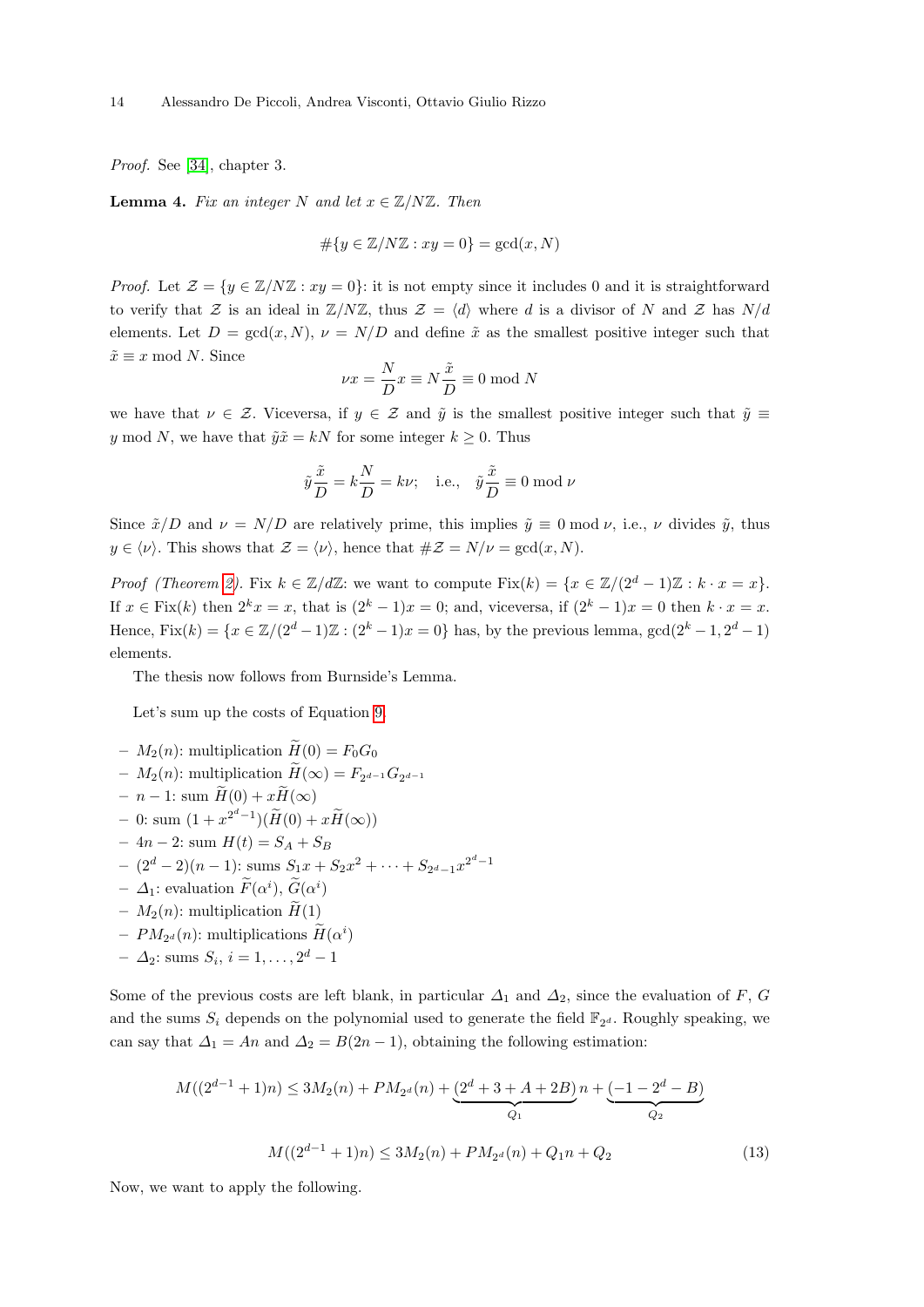**Theorem 3.** Let a and b be positive real numbers with  $a \ge 1$  and  $b \ge 2$ . Let  $T(n)$  be defined by

$$
T(n) = \begin{cases} aT\left(\left\lceil \frac{n}{b} \right\rceil\right) + f(n) & n > 1 \\ d & n = 1 \end{cases}
$$

Then

1. if  $f(n) = \Theta(n^c)$  where  $\log_b a < c$ , then  $T(n) = \Theta(n^c) = \Theta(f(n)),$ 2. if  $f(n) = \Theta(n^c)$  where  $\log_b a = c$ , then  $T(n) = \Theta(n^{\log_b a} \log_b n)$ , 3. if  $f(n) = \Theta(n^c)$  where  $\log_b a > c$ , then  $T(n) = \Theta(n^{\log_b a})$ .

The same results apply with ceilings replaced by floors.

Proof. See [\[30\]](#page-18-16), Section 5.2.

We cannot apply Theorem [3](#page-13-0) to [13](#page-13-1) since both  $M_2$  and  $M_{2^d}$  appear: we will have to move everything down to  $\mathbb{F}_2$ -operations.

#### 4.3 Bit operations and asymptotic estimation (II)

As seen in Section [4.2,](#page-9-2) we need to evaluate an  $\mathbb{F}_{2^d}$ -polynomial  $\widetilde{F}$  of degree  $2^d - 1$ . Recall that the field  $\mathbb{F}_{2^d}$  can be seen as an  $\mathbb{F}_2$ -vector space of dimension d. Thus, for all i, we can evaluate  $\widetilde{F}(\alpha^i)$ as follows:

$$
\widetilde{F}(\alpha^i) = \sum_{j=0}^{d-1} F_j \alpha^j \qquad F_j \in \mathbb{F}_2[t]
$$

To compute  $\widetilde{H}(\alpha^i)$  we need to multiply the two evaluations of  $\widetilde{F}$  and  $\widetilde{G}$ .

$$
\widetilde{H}(\alpha^i) = \widetilde{F}(\alpha^i)\widetilde{G}(\alpha^i) = \sum_{j=0}^{d-1} F_j \alpha^j \sum_{k=0}^{d-1} G_k \alpha^k = \sum_{l=0}^{2d-2} \left( \sum_{\substack{j+k=l \ 0 \le j,k \le d-1}} F_j G_k \right) \alpha^l
$$

We want now to compute  $H_l$ . We take care only of multiplications. If we look at  $H_l$ , we note that it is formed by the sum of the products between  $F_j$  and  $G_k$  such that  $j + k = l$ . We separate the two cases:  $j = k$  and  $j \neq k$ . If  $j = k$ , we need the multiplication  $F_jG_j$ . If  $j \neq k$ , we need two multiplications, which are  $F_jG_k$  and  $F_kG_j$ . For the latter, we exchange one multiplication with four sums, since char  $\mathbb{F}_{2^d} = 2$  and we have already computed  $F_j G_j$ .

$$
F_j G_k + F_k G_j = (F_j + F_k)(G_j + G_k) + F_j G_j + F_k G_k
$$

The required multiplications are

$$
d + \binom{d}{2} = d + \frac{d(d-1)}{2} = \frac{d^2 + d}{2}.
$$

<span id="page-14-0"></span>Now, we can write the estimation for bit calculations over  $\mathbb{F}_{2^d}$ , assuming a generic estimate for the number of bit additions¿

$$
M_{2^d}(n) \le \frac{d^2 + d}{2} M_2(n) + Cn + D \tag{14}
$$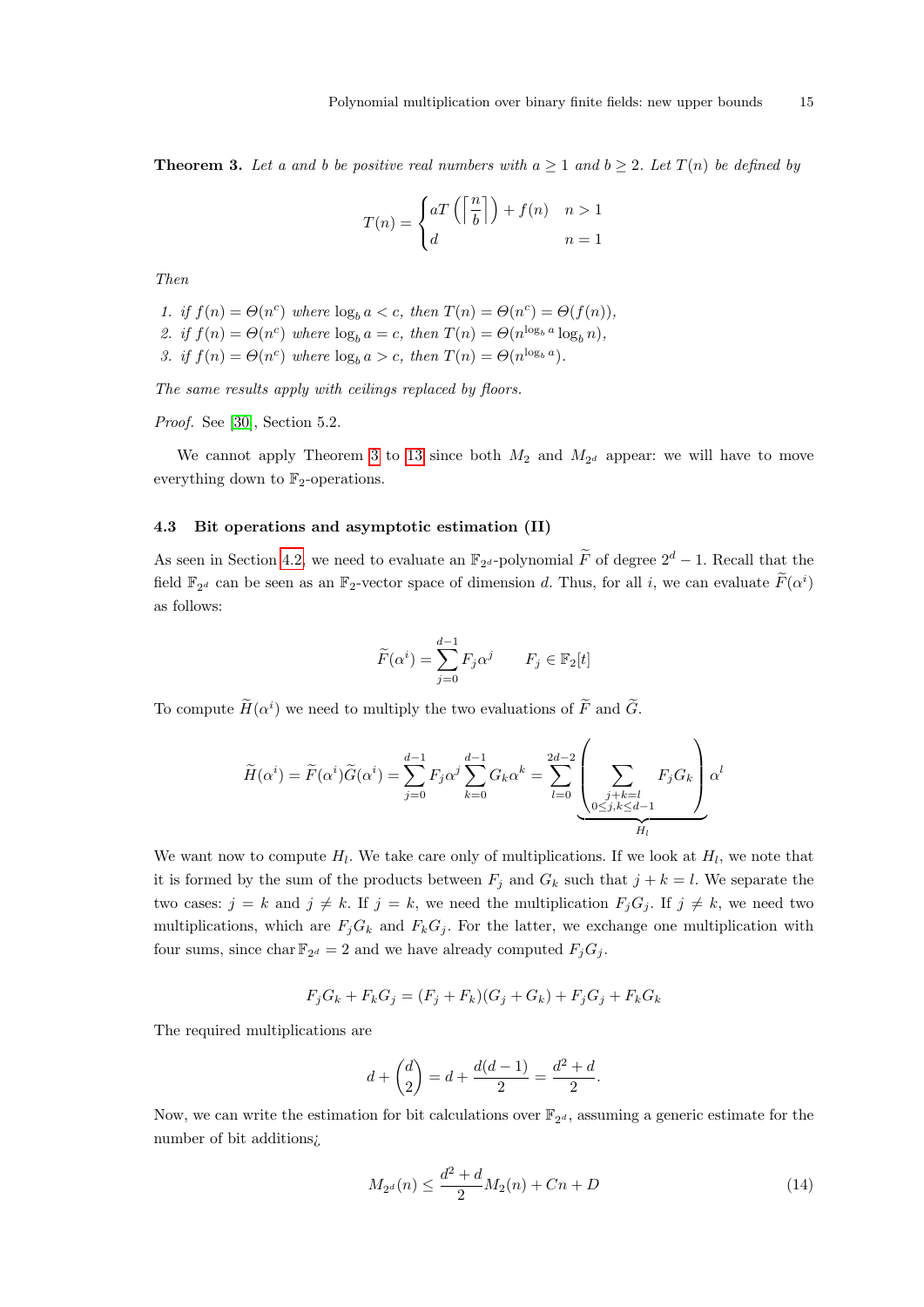Substituting [14](#page-14-0) in the estimation [13,](#page-13-1) we obtain a formula which we can apply Theorem [3](#page-13-0) to:

$$
M_2((2^{d-1}+1)n) \le 3M_2(n) + P\left(\frac{d^2+d}{2}M_2(n) + Cn + D\right) + Q_1n + Q_2
$$
  

$$
M_2((2^{d-1}+1)n) \le \left(3 + \frac{P(d^2+d)}{2}\right)M_2(n) + (Q_1 + CP)n + (Q_2 + DP)
$$

Applying the third case of Theorem [3,](#page-13-0) we get:

$$
M_2(n) = \Theta\left(n^E\right), \quad \text{where} \quad E = \frac{\log\left(3 + \frac{P(d^2 + d)}{2}\right)}{\log(2^d + 1)}
$$

If we compute the exponent E for  $1 \leq d \leq 20$ , it is not difficult to see that E decreases from 1.58 to 1.17.

#### 4.4 Case  $d=2$  (II)

Using Equation [9,](#page-10-2) we are able to find a better asymptotic estimation than that presented in [\[12\]](#page-17-3) (see CNH 3-way split algorithm (24)). Indeed,

- $M_2(n)$ : multiplication  $\widetilde{H}(0) = F_0G_0$
- $M_2(k)$ : multiplication  $\widetilde{H}(\infty) = F_2G_2$
- 2k: sums  $S_1 = F_0 + F_2$ ,  $S_2 = G_0 + G_2$
- 2k: sums  $S_3 = F_1 + F_2$ ,  $S_4 = G_1 + G_2$
- 2*n*: sums  $S_5 = S_1 + F_1$ ,  $S_6 = S_2 + G_1$
- 0: multiplications  $P_1 = \alpha S_3$ ,  $P_2 = \alpha S_3$
- 0: sums  $S_7 = S_1 + P_1$ ,  $S_8 = S_2 + P_2$
- $M_2(n)$ : multiplication  $\widetilde{H}(1) = S_5S_6$
- $-M_4(n)$ : multiplication  $\widetilde{H}(\alpha) = S_7S_8(=C_0 + C_1\alpha)$
- 2n 1: sum  $S_9 = H(1) + C_1$
- 2n 1: sum  $S_{10} = S_9 + C_0$
- 2*n* − 1: sum  $S_{11} = S_{10} + C_1$
- $-2(n-1)$ : sums  $S_{12} = S_9 x^3 + S_{10} x^2 + S_{11} x$
- *n* − 1: sum  $S_{13} = \widetilde{H}(0) + x\widetilde{H}(\infty)$
- $-$  0: sum  $S_{14} = (1 + x^3)S_{13}$
- 4*n* − 2: sum  $H = S_{14} + S_{12}$

<span id="page-15-0"></span>Summing all the costs, we obtain

$$
\begin{cases} M(2n+k) \le 2M_2(n) + M_2(k) + M_4(n) + 15n + 4k - 8 & n/2 \le k \le n \\ M(3n) \le 3M_2(n) + M_4(n) + 19n - 8 & k = n \end{cases}
$$
(15)

But this is not enough. In order to get the asymptotic estimation, we have to compute the costs for the same algorithm that uses polynomials over  $\mathbb{F}_4$ . In this case, we cannot deduce the expression for  $H(\alpha + 1)$  from  $H(\alpha)$ . In addition, from equation

$$
\alpha(a_0 + a_1\alpha) = a_1 + (a_0 + a_1)\alpha
$$

we have that the cost of the multiplication by  $\alpha$  is 1, and from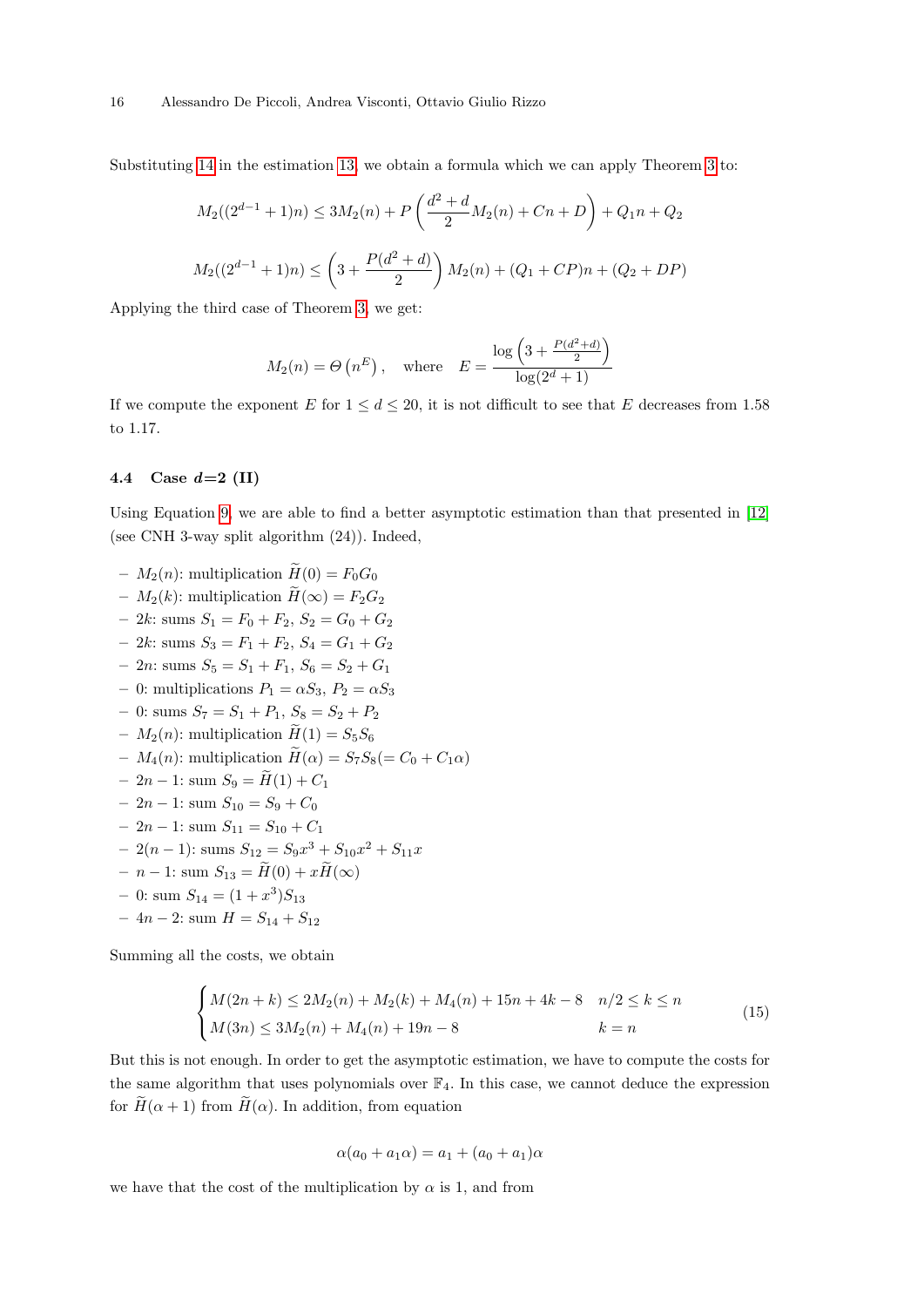$$
(a_0 + a_1 \alpha) + (b_0 + b_1 \alpha) = (a_0 + b_0) + (a_1 + b_1)\alpha
$$

we have that the cost of the sum between two polynomials is doubled. Thus,

–  $M_4(n)$ : multiplication  $\widetilde{H}(0) = F_0G_0$ –  $M_4(n)$ : multiplication  $\widetilde{H}(\infty) = F_2G_2$ – 4*n*: sums  $S_1 = F_0 + F_1$ ,  $S_2 = G_0 + G_1$  $-4n$ : sums  $S_3 = F_1 + F_2$ ,  $S_4 = G_1 + G_2$ – 2n: multiplications  $P_1 = \alpha S_3$ ,  $P_2 = \alpha S_4$ – 4n: sums  $S_5 = S_1 + P_1$ ,  $S_6 = S_2 + P_2$  $-4n$ : sums  $S_7 = S_5 + S_3$ ,  $S_8 = S_6 + S_4$  $-4n$ : sums  $S_9 = S_1 + F_2, S_{10} = S_2 + G_2$ –  $M_4(n)$ : multiplication  $H(1) = S_9S_{10}$ –  $M_4(n)$ : multiplication  $H(\alpha) = S_7S_8$ –  $M_4(n)$ : multiplication  $H(\alpha + 1) = S_5S_6$  $-6n-3$ : sum  $S_{13} = \widetilde{H}(1) + \widetilde{H}(\alpha) + \widetilde{H}(\alpha+1)$  $- 6n - 3$ : sum  $S_{14} = \widetilde{H}(1) + \widetilde{H}(\alpha + 1) + \alpha(\widetilde{H}(\alpha) + \widetilde{H}(\alpha + 1))$  $-4n-2$ : sum  $S_{15} = \widetilde{H}(1) + \widetilde{H}(\alpha) + \alpha(\widetilde{H}(\alpha) + \widetilde{H}(\alpha+1))$  $-2(n-1)$ : sums  $S_{16} = S_{13}x^3 + S_{14}x^2 + S_{15}x$  $- n - 1$ : sum  $S_{17} = \widetilde{H}(0) + x\widetilde{H}(\infty)$  $-$  0: sum  $S_{18} = (1+x^3)S_{17}$  $-4n-2$ : sum  $H = S_{18} + S_{16}$ 

<span id="page-16-1"></span>The sum of the costs in  $\mathbb{F}_4$  is

$$
M_4(3n) \le 5M_4(n) + 45n - 13\tag{16}
$$

Applying Lemma [1](#page-6-1) to [16,](#page-16-1) we get

$$
M_4(n) \le 26.25n^{1.46} - 22.5n + 3.25
$$

Then, we substitute the preceding inequality to the second of [15](#page-15-0) obtaining

$$
M_2(3n) \le 3M_2(n) + 26.25n^{1.46} - 3.5n - 4.75
$$

Finally, to get the asymptotic estimation, we apply Lemma [2:](#page-6-2)

$$
M_2(n) \le 13.125n^{1.46} - 1.17n \log_3 n - 14.5n + 2.375.
$$

#### <span id="page-16-0"></span>5 Conclusions

In this paper, we presented a new algorithm to multiply two  $n$ -bit polynomials. We showed how this new approach can be used to (a) reduce the effective number of bit operations and (b) improve the asymptotic estimations.

The idea described in this paper can be easily implemented to speed up cryptographic software implementations. Notice that further improvements might be obtained avoiding some redundant XOR operations involved in the multiplication algorithms [\[5\]](#page-17-0). For example, it is possible to apply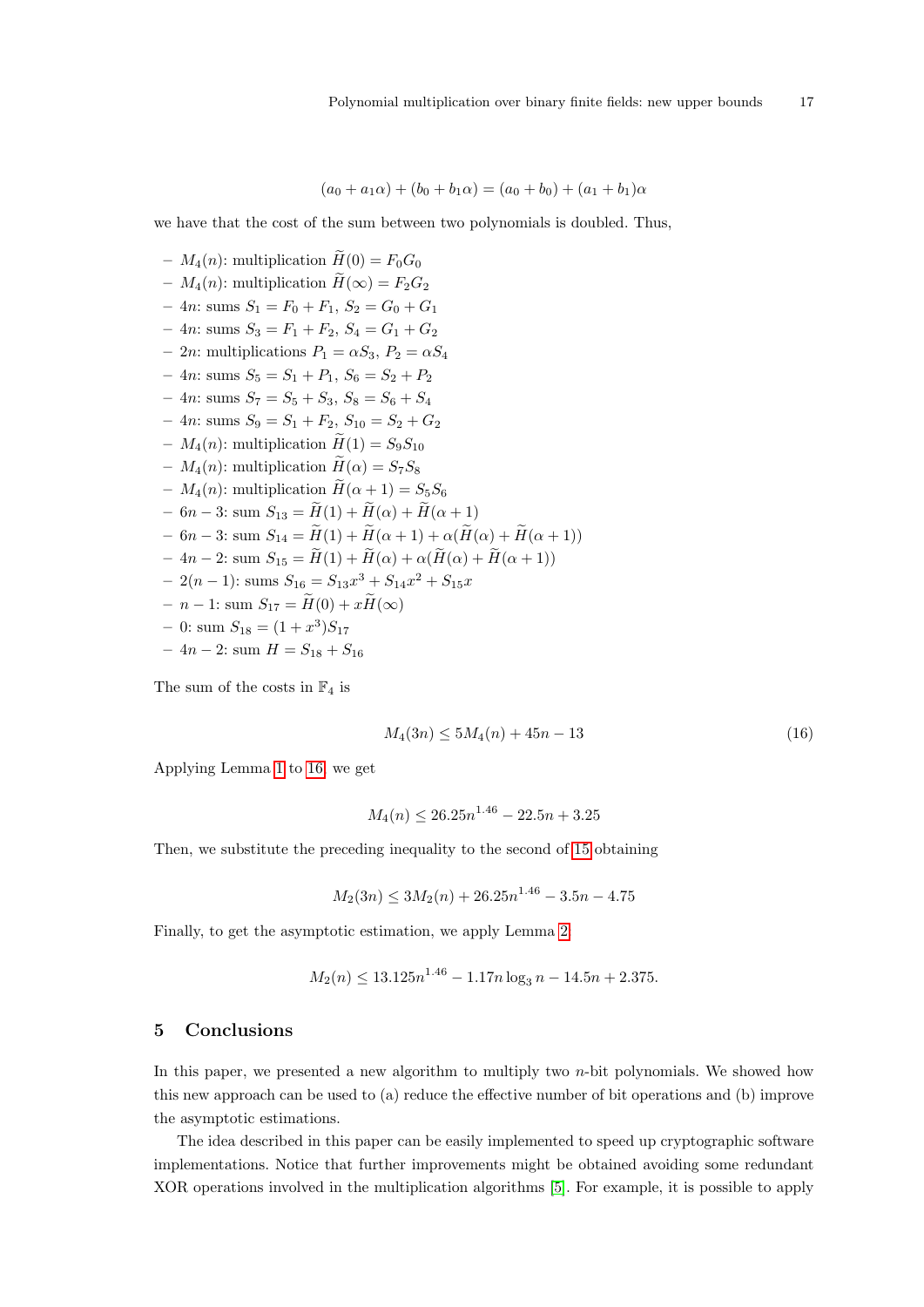a greedy heuristic [\[31,](#page-18-17)[11,](#page-17-16)[37\]](#page-18-18) to a straight-line sequence such as the one provided in Appendix A. Unfortunately, this approach is computational expensive and often it does not provide a useful result in an acceptable amount of time.

# References

- <span id="page-17-11"></span>1. Abdulrahman, E.A.H., Reyhani-Masoleh, A.: High-speed hybrid-double multiplication architectures using new serial-out bit-level mastrovito multipliers. IEEE Transactions on Computers 65(6), 1734– 1747 (2016)
- <span id="page-17-7"></span>2. Agnew, G.B., Beth, T., Mullin, R.C., Vanstone, S.A.: Arithmetic operations in  $GF(2<sup>m</sup>)$ . Journal of Cryptology 6(1), 3–13 (1993)
- <span id="page-17-5"></span>3. Berlekamp, E.R.: Algebraic coding theory, vol. 111. McGraw-Hill New York (1968)
- <span id="page-17-13"></span>4. Bernstein, D.J.: Curve25519: New diffie-hellman speed records. In: Yung, M., Dodis, Y., Kiayias, A., Malkin, T. (eds.) Public Key Cryptography - PKC 2006: 9th International Conference on Theory and Practice in Public-Key Cryptography, New York, NY, USA, April 24-26, 2006. Proceedings, pp. 207–228. Springer Berlin Heidelberg, Berlin, Heidelberg (2006)
- <span id="page-17-0"></span>5. Bernstein, D.J.: Batch binary edwards. In: Halevi, S. (ed.) Advances in Cryptology - CRYPTO 2009: 29th Annual International Cryptology Conference, Santa Barbara, CA, USA, August 16-20, 2009. Proceedings, pp. 317–336. Springer Berlin Heidelberg, Berlin, Heidelberg (2009)
- <span id="page-17-1"></span>6. Bernstein, D.J.: High-speed cryptography in characteristic 2: Minimum number of bit operations for multiplication (2009), <http://binary.cr.yp.to/m.html>
- <span id="page-17-14"></span>7. Bernstein, D.J., Duif, N., Lange, T., Schwabe, P., Yang, B.Y.: High-speed high-security signatures. Journal of Cryptographic Engineering 2(2), 77–89 (2012)
- <span id="page-17-6"></span>8. Blahut, R.E.: Theory and practice of error control codes, vol. 126. Addison-Wesley Reading Massachusetts (1983)
- <span id="page-17-4"></span>9. Blahut, R.E.: Fast algorithms for digital signal processing. Addison-Wesley Longman Publishing Co., Inc. (1985)
- <span id="page-17-8"></span>10. Blake, I., Seroussi, G., Smart, N.: Elliptic curves in cryptography, vol. 265. Cambridge university press (1999)
- <span id="page-17-16"></span>11. Boyar, J., Peralta, R.: A new combinational logic minimization technique with applications to cryptology. In: Festa, P. (ed.) Experimental Algorithms: 9th International Symposium, SEA 2010, Ischia Island, Naples, Italy, May 20-22, 2010. Proceedings, pp. 178–189. Springer Berlin Heidelberg, Berlin, Heidelberg (2010)
- <span id="page-17-3"></span>12. Cenk, M., Hasan, M.A.: Some new results on binary polynomial multiplication. Journal of Cryptographic Engineering 5(4), 289–303 (2015)
- <span id="page-17-17"></span>13. Cenk, M., Negre, C., Hasan, M.A.: Improved three-way split formulas for binary polynomial multiplication. In: Selected areas in cryptography. pp. 384–398. Springer (2011)
- <span id="page-17-10"></span>14. Cenk, M., Negre, C., Hasan, M.A.: Improved three-way split formulas for binary polynomial and toeplitz matrix vector products. IEEE Transactions on Computers 62(7), 1345–1361 (2013)
- <span id="page-17-9"></span>15. Chakraborty, D., Mancillas-Lpez, C., Rodrguez-Henrquez, F., Sarkar, P.: Efficient hardware implementations of brw polynomials and tweakable enciphering schemes. IEEE Transactions on Computers 62(2), 279–294 (2013)
- <span id="page-17-15"></span>16. Chang, N.S., Kim, C.H., Park, Y.H., Lim, J.: A non-redundant and efficient architecture for Karatsuba-Ofman algorithm. In: Information Security, 8th International Conference, ISC 2005, Singapore, pp. 288–299. Springer (2005)
- <span id="page-17-12"></span>17. Chen, D.D., Yao, G.X., Cheung, R.C.C., Pao, D., Ko, .K.: Parameter space for the architecture of fftbased montgomery modular multiplication. IEEE Transactions on Computers 65(1), 147–160 (2016)
- <span id="page-17-2"></span>18. CMT: Circuit minimization work, <http://www.cs.yale.edu/homes/peralta/CircuitStuff/CMT.html>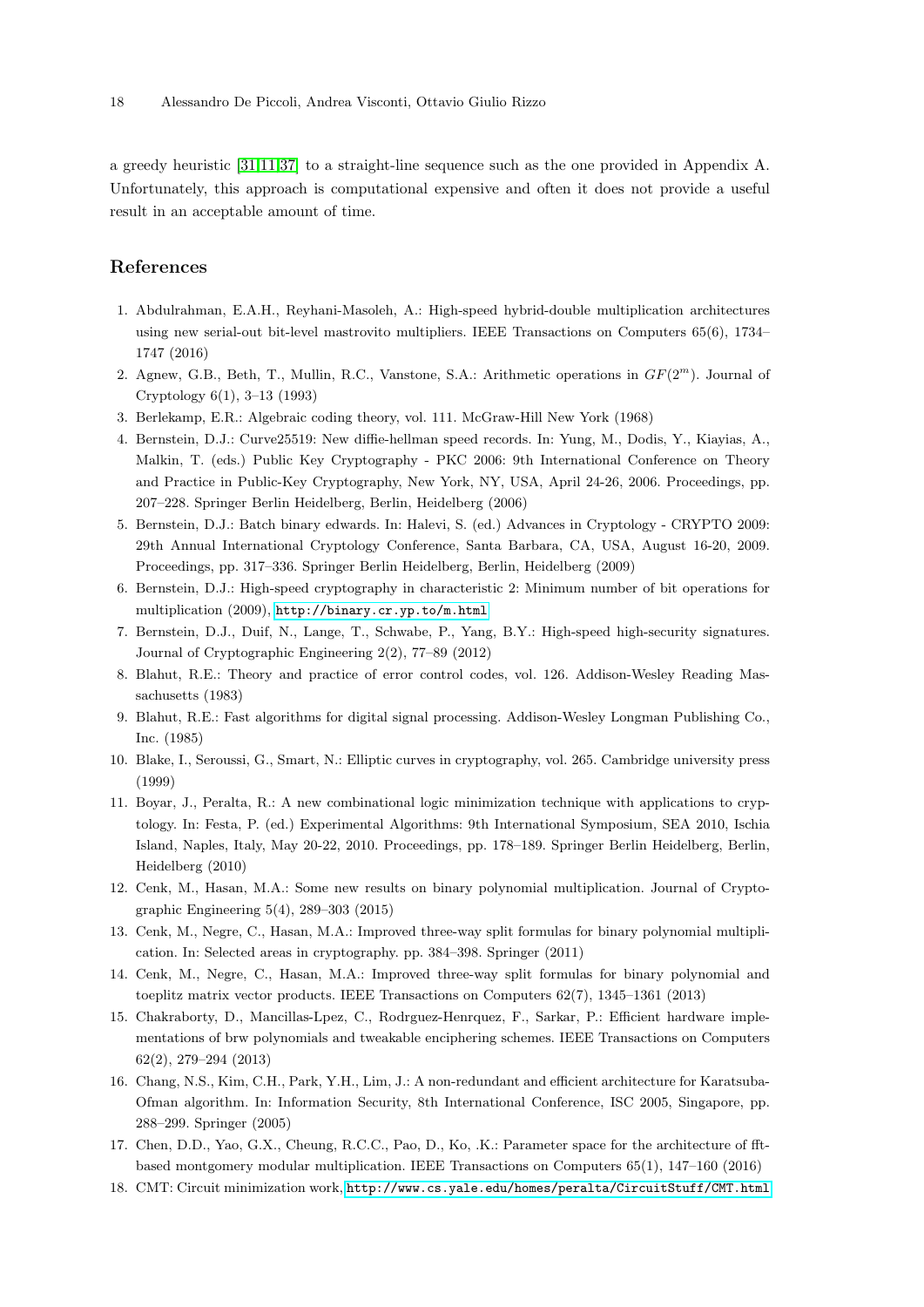- <span id="page-18-13"></span>19. Cook, S.A.: On the minimum computation time of functions. PhD thesis, Harvard University (1966)
- <span id="page-18-0"></span>20. D'angella, D., Schiavo, C.V., Visconti, A.: Tight upper bounds for polynomial multiplication. In: Applied Computing Conference, 2013. ACC'13. WEAS. pp. 31–37 (2013)
- <span id="page-18-10"></span>21. Fan, H., Sun, J., Gu, M., Lam, K.Y.: Overlap-free karatsuba–ofman polynomial multiplication algorithms. IET Information security  $4(1)$ ,  $8-14$   $(2010)$
- <span id="page-18-9"></span>22. von zur Gathen, J., Shokrollahi, J.: Fast arithmetic for polynomials over  $F_2$  in hardware. In: Information Theory Workshop, 2006. ITW'06 Punta del Este. IEEE. pp. 107–111. IEEE (2006)
- <span id="page-18-4"></span>23. Homma, N., Saito, K., Aoki, T.: Toward formal design of practical cryptographic hardware based on galois field arithmetic. IEEE Transactions on Computers 63(10), 2604–2613 (2014)
- <span id="page-18-7"></span>24. Imana, J.L.: Fast bit-parallel binary multipliers based on type-i pentanomials. IEEE Transactions on Computers PP(99), 1–1 (2017)
- <span id="page-18-11"></span>25. Karatsuba, A., Ofman, Y.: Multiplication of multidigit numbers on automata. In: Soviet physics doklady. vol. 7, pp. 595–596 (1963)
- <span id="page-18-6"></span>26. Li, Y., Ma, X., Zhang, Y., Qi, C.: Mastrovito form of non-recursive karatsuba multiplier for all trinomials. IEEE Transactions on Computers 66(9), 1573–1584 (2017)
- <span id="page-18-1"></span>27. McClellen, J.H., Rader, C.M.: Number theory in digital signal processing. Prentice Hall Professional Technical Reference (1979)
- <span id="page-18-2"></span>28. McEliece, R.J.: Finite fields for computer scientists and engineers, vol. 23. Kluwer Academic Publishers Boston (1987)
- <span id="page-18-3"></span>29. Menezes, A.J., Van Oorschot, P.C., Vanstone, S.A.: Handbook of applied cryptography. CRC press (1997)
- <span id="page-18-16"></span>30. Orellana, R.: Course notes in discrete mathematics in computer science, [https://math.dartmouth.](https://math.dartmouth.edu/archive/m19w03/public_html/book.html) [edu/archive/m19w03/public\\_html/book.html](https://math.dartmouth.edu/archive/m19w03/public_html/book.html)
- <span id="page-18-17"></span>31. Paar, C.: Optimized arithmetic for reed-solomon encoders. In: Proceedings of IEEE International Symposium on Information Theory. pp. 250– (1997)
- <span id="page-18-5"></span>32. Peter, S., Langendorfer, P.: An efficient polynomial multiplier in  $GF(2<sup>m</sup>)$  and its application to ECC designs. In: Design, Automation & Test in Europe Conference & Exhibition, 2007. DATE'07. pp. 1–6. IEEE (2007)
- <span id="page-18-8"></span>33. Rodriguez-Henriquez, F., Koç, Ç.: On fully parallel Karatsuba multipliers for  $GF(2^m)$ . In: International Conference on Computer Science and Technology (CST 2003), Cancun, Mexico. pp. 405–410 (2003)
- <span id="page-18-15"></span>34. Rotman, J.J.: An introduction to the theory of groups, vol. 148. Springer Science & Business Media (2012)
- <span id="page-18-14"></span>35. Sch¨onhage, D.D.A., Strassen, V.: Schnelle multiplikation grosser zahlen. Computing 7(3-4), 281–292 (1971)
- <span id="page-18-12"></span>36. Toom, A.L.: The complexity of a scheme of functional elements realizing the multiplication of integers. In: Soviet Mathematics Doklady. vol. 3, pp. 714–716 (1963)
- <span id="page-18-18"></span>37. Visconti, A., Schiavo, C.V., Peralta, R.: Improved upper bounds for the expected circuit complexity of dense systems of linear equations over gf(2). Cryptology ePrint Archive, Report 2017/194 (2017), <https://eprint.iacr.org/2017/194>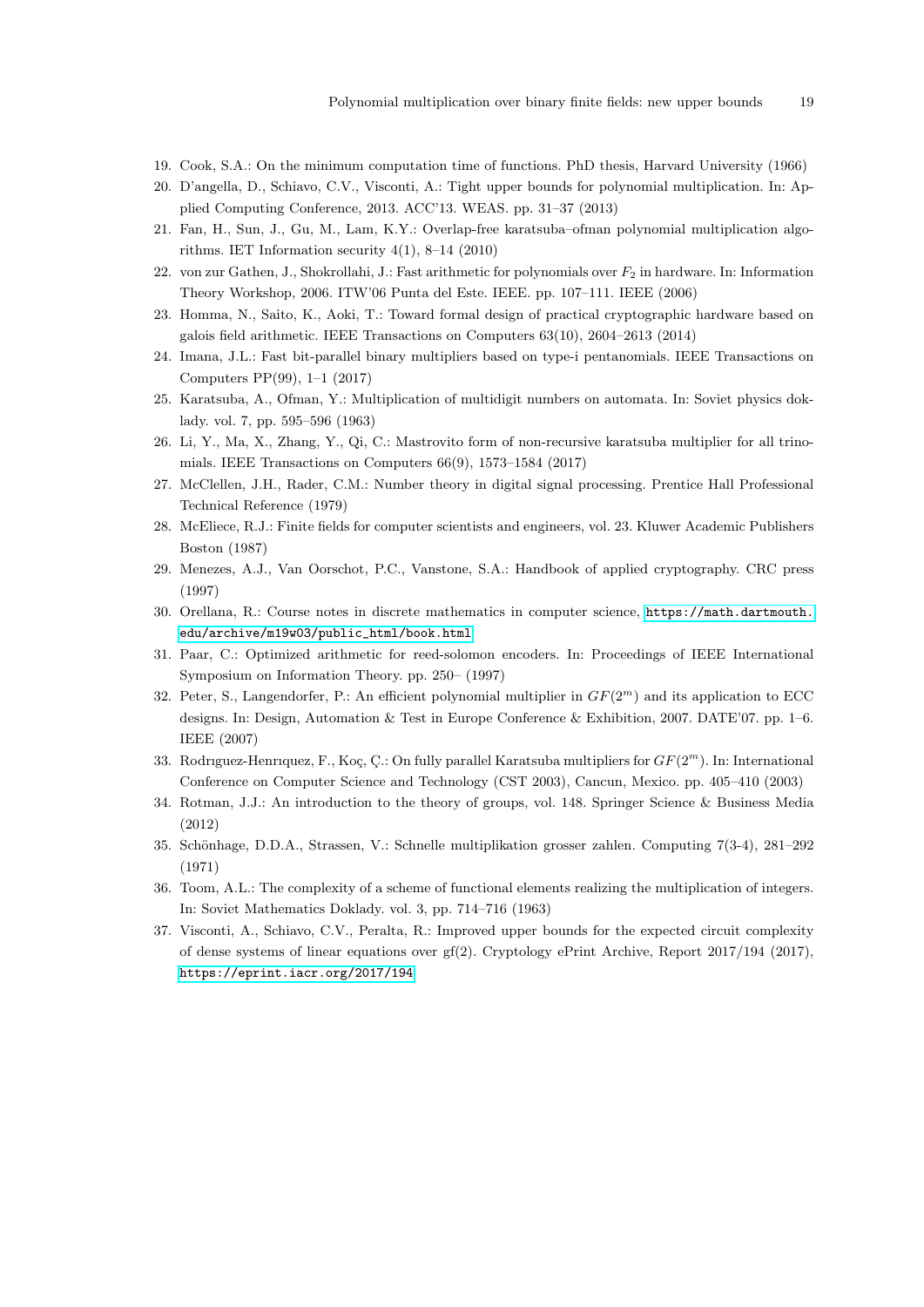# 6 Appendix A

We present  $M(24)$ , the straight-line sequence of bit operations, or straight-line program (SLP), needed to multiply two 24-bit polynomials. This SLP has been obtained by applying Three-level Recursion algorithm.

| 23<br>$F(x)G(x)=\sum f[i]x^i\sum g[j]x^j=\sum h[k]x^k=H(x)$ |                                                |                                                |                                              |                                                  |  |  |
|-------------------------------------------------------------|------------------------------------------------|------------------------------------------------|----------------------------------------------|--------------------------------------------------|--|--|
|                                                             |                                                |                                                |                                              |                                                  |  |  |
|                                                             |                                                |                                                |                                              |                                                  |  |  |
| $t1 = f[2] * g[2]$                                          | $t74 = f[15] * g[15]$                          | $t147 = g[2] + g[5]$                           | $t220 = t121 + t159$                         | $t293 = t264 * t271$                             |  |  |
| $t2 = f[2] * g[0]$                                          | $t75 = t73 + t72$                              | $t148 = t144 * t147$                           | $t221 = t122 + t160$                         | $t294 = t264 * t270$                             |  |  |
| $t3 = f[2] * g[1]$                                          | $t76 = t71 + t69$                              | $t149 = t144 * t145$                           | $t222 = t123 + t148$                         | $t295 = t293 + t292$                             |  |  |
| $t4 = f[0] * g[2]$                                          | $t77 = t76 + t67$                              | $t150 = t144 * t146$                           | $t223 = t125 + t175$                         | $t296 = t291 + t289$                             |  |  |
| $t5 = f[1] * g[2]$                                          | $t78 = t70 + t68$                              | $t151 = t142 * t147$                           | $t224 = t126 + t176$                         | $t297 = t296 + t287$                             |  |  |
| $t6 = f[1] * g[1]$                                          | $t79 = f[20] * g[20]$                          | $t152 = t143 * t147$                           | $t225 = t127 + t178$                         | $t298 = t290 + t288$                             |  |  |
| $t7 = f[1] * g[0]$                                          | $t80 = f[20] * g[18]$                          | $t153 = t143 * t146$                           | $t226 = t128 + t179$                         | $t299 = t267 + t270$                             |  |  |
| $t8 = f[0] * g[1]$                                          | $t81 = f[20] * g[19]$                          | $t154 = t143 * t145$                           | $t227 = t129 + t167$                         | $t300 = t268 + t271$                             |  |  |
| $t9 = f[0] * g[0]$<br>$t10 = t8 + t7$                       | $t82 = f[18] * g[20]$                          | $t155 = t142 * t146$<br>$t156 = t142 * t145$   | $t228 = t131 + t194$<br>$t229 = t132 + t195$ | $t301 = t269 + t272$<br>$t302 = t261 + t264$     |  |  |
| $t11 = t6 + t4$                                             | $t83 = f[19] * g[20]$<br>$t84 = f[19] * g[19]$ | $t157 = t155 + t154$                           | $t230 = t133 + t197$                         | $t303 = t262 + t265$                             |  |  |
| $t12 = t11 + t2$                                            | $t85 = f[19] * g[18]$                          | $t158 = t153 + t151$                           | $t231 = t134 + t198$                         | $t304 = t263 + t266$                             |  |  |
| $t13 = t5 + t3$                                             | $t86 = f[18] * g[19]$                          | $t159 = t158 + t149$                           | $t232 = t135 + t186$                         | $t305 = t304 * t301$                             |  |  |
| $t14 = f[5] * g[5]$                                         | $t87 = f[18] * g[18]$                          | $t160 = t152 + t150$                           | $t233 = t137 + t213$                         | $t306 = t304 * t299$                             |  |  |
| $t15 = f[5] * g[3]$                                         | $t88 = t86 + t85$                              | $t161 = f[6] + f[9]$                           | $t234 = t138 + t214$                         | $t307 = t304 * t300$                             |  |  |
| $t16 = f[5] * g[4]$                                         | $t89 = t84 + t82$                              | $t162 = f[7] + f[10]$                          | $t235 = t139 + t216$                         | $t308 = t302 * t301$                             |  |  |
| $t17 = f[3] * g[5]$                                         | $t90 = t89 + t80$                              | $t163 = f[8] + f[11]$                          | $t236 = t140 + t217$                         | $t309 = t303 * t301$                             |  |  |
| $t18 = f[4] * g[5]$                                         | $t91 = t83 + t81$                              | $t164 = g[6] + g[9]$                           | $t237 = t141 + t205$                         | $t310 = t303 * t300$                             |  |  |
| $t19 = f[4] * g[4]$<br>$t20 = f[4] * g[3]$                  | $t92 = f[23] * g[23]$<br>$t93 = f[23] * g[21]$ | $t165 = g[7] + g[10]$<br>$t166 = g[8] + g[11]$ | $t238 = t221 + t9$<br>$t239 = t222 + t10$    | $t311 = t303 * t299$<br>$t312 = t302 * t300$     |  |  |
| $t21 = f[3] * g[4]$                                         | $t94 = f[23] * g[22]$                          | $t167 = t163 * t166$                           | $t240 = t124 + t12$                          | $t313 = t302 * t299$                             |  |  |
| $t22 = f[3] * g[3]$                                         | $t95 = f[21] * g[23]$                          | $t168 = t163 * t164$                           | $t241 = t223 + t218$                         | $t314 = t312 + t311$                             |  |  |
| $t23 = t21 + t20$                                           | $t96 = f[22] * g[23]$                          | $t169 = t163 * t165$                           | $t242 = t224 + t219$                         | $t315 = t310 + t308$                             |  |  |
| $t24 = t19 + t17$                                           | $t97 = f[22] * g[22]$                          | $t170 = t161 * t166$                           | $t243 = t225 + t220$                         | $t316 = t315 + t306$                             |  |  |
| $t25 = t24 + t15$                                           | $t98 = f[22] * g[21]$                          | $t171 = t162 * t166$                           | $t244 = t226 + t221$                         | $t317 = t309 + t307$                             |  |  |
| $t26 = t18 + t16$                                           | $t99 = f[21] * g[22]$                          | $t172 = t162 * t165$                           | $t245 = t227 + t222$                         | $t318 = t285 + t294$                             |  |  |
| $t27 = f[8] * g[8]$                                         | $t100 = f[21] * g[21]$                         | $t173 = t162 * t164$                           | $t246 = t130 + t124$                         | $t319 = t273 + t295$                             |  |  |
| $t28 = f[8] * g[6]$                                         | $t101 = t99 + t98$                             | $t174 = t161 * t165$                           | $t247 = t228 + t223$                         | $t320 = t313 + t318$                             |  |  |
| $t29 = f[8] * g[7]$<br>$t30 = f[6] * g[8]$                  | $t102 = t97 + t95$<br>$t103 = t102 + t93$      | $t175 = t161 * t164$<br>$t176 = t174 + t173$   | $t248 = t229 + t224$<br>$t249 = t230 + t225$ | $t321 = t314 + t319$<br>$t322 = t316 + t297$     |  |  |
| $t31 = f[7] * g[8]$                                         | $t104 = t96 + t94$                             | $t177 = t172 + t170$                           | $t250 = t231 + t226$                         | $t323 = t317 + t298$                             |  |  |
| $t32 = f[7] * g[7]$                                         | $t105 = t13 + t22$                             | $t178 = t177 + t168$                           | $t251 = t232 + t227$                         | $t324 = t305 + t286$                             |  |  |
| $t33 = f[7] * g[6]$                                         | $t106 = t1 + t23$                              | $t179 = t171 + t169$                           | $t252 = t136 + t130$                         | $t325 = t320 + t281$                             |  |  |
| $t34 = f[6] * g[7]$                                         | $t107 = t26 + t35$                             | $t180 = f[12] + f[15]$                         | $t253 = t233 + t228$                         | $t326 = t321 + t282$                             |  |  |
| $t35 = f[6] * g[6]$                                         | $t108 = t14 + t36$                             | $t181 = f[13] + f[16]$                         | $t254 = t234 + t229$                         | $t327 = t322 + t284$                             |  |  |
| $t36 = t34 + t33$                                           | $t109 = t39 + t48$                             | $t182 = f[14] + f[17]$                         | $t255 = t235 + t230$                         | $t328 = t323 + t318$                             |  |  |
| $t37 = t32 + t30$                                           | $t110 = t27 + t49$                             | $t183 = g[12] + g[15]$                         | $t256 = t236 + t231$                         | $t329 = t324 + t319$                             |  |  |
| $t38 = t37 + t28$                                           | $t111 = t52 + t61$                             | $t184 = g[13] + g[16]$                         | $t257 = t237 + t232$                         | $t330 = f[12] + f[18]$                           |  |  |
| $t39 = t31 + t29$<br>$t40 = f[11] * g[11]$                  | $t112 = t40 + t62$<br>$t113 = t65 + t74$       | $t185 = g[14] + g[17]$<br>$t186 = t182 * t185$ | $t258 = t103 + t136$<br>$t259 = t104 + t233$ | $t331 = f[13] + f[19]$<br>$t332 = f[14] + f[20]$ |  |  |
| $t41 = f[11] * g[9]$                                        | $t114 = t53 + t75$                             | $t187 = t182 * t183$                           | $t260 = t92 + t234$                          | $t333 = f[15] + f[21]$                           |  |  |
| $t42 = f[11] * g[10]$                                       | $t115 = t78 + t87$                             | $t188 = t182 * t184$                           | $t261 = f[0] + f[6]$                         | $t334 = f[16] + f[22]$                           |  |  |
| $t43 = f[9] * g[11]$                                        | $t116 = t66 + t88$                             | $t189 = t180 * t185$                           | $t262 = f[1] + f[7]$                         | $t335 = f[17] + f[23]$                           |  |  |
| $t44 = f[10] * g[11]$                                       | $t117 = t91 + t100$                            | $t190 = t181 * t185$                           | $t263 = f[2] + f[8]$                         | $t336 = g[12] + g[18]$                           |  |  |
| $t45 = f[10] * g[10]$                                       | $t118 = t79 + t101$                            | $t191 = t181 * t184$                           | $t264 = f[3] + f[9]$                         | $t337 = g[13] + g[19]$                           |  |  |
| $t46 = f[10] * g[9]$                                        | $t119 = t105 + t9$                             | $t192 = t181 * t183$                           | $t265 = f[4] + f[10]$                        | $t338 = g[14] + g[20]$                           |  |  |
| $t47 = f[9] * g[10]$                                        | $t120 = t106 + t10$<br>$t121 = t25 + t12$      | $t193 = t180 * t184$                           | $t266 = f[5] + f[11]$                        | $t339 = g[15] + g[21]$                           |  |  |
| $t48 = f[9] * g[9]$<br>$t49 = t47 + t46$                    | $t122 = t107 + t105$                           | $t194 = t180 * t183$<br>$t195 = t193 + t192$   | $t267 = g[0] + g[6]$<br>$t268 = g[1] + g[7]$ | $t340 = g[16] + g[22]$<br>$t341 = g[17] + g[23]$ |  |  |
| $t50 = t45 + t43$                                           | $t123 = t108 + t106$                           | $t196 = t191 + t189$                           | $t269 = g[2] + g[8]$                         | $t342 = t332 * t338$                             |  |  |
| $t51 = t50 + t41$                                           | $t124 = t38 + t25$                             | $t197 = t196 + t187$                           | $t270 = g[3] + g[9]$                         | $t343 = t332 * t336$                             |  |  |
| $t52 = t44 + t42$                                           | $t125 = t109 + t107$                           | $t198 = t190 + t188$                           | $t271 = g[4] + g[10]$                        | $t344 = t332 * t337$                             |  |  |
| $t53 = f[14] * g[14]$                                       | $t126 = t110 + t108$                           | $t199 = f[18] + f[21]$                         | $t272 = g[5] + g[11]$                        | $t345 = t330 * t338$                             |  |  |
| $t54 = f[14] * g[12]$                                       | $t127 = t51 + t38$                             | $t200 = f[19] + f[22]$                         | $t273 = t263 * t269$                         | $t346 = t331 * t338$                             |  |  |
| $t55 = f[14] * g[13]$                                       | $t128 = t111 + t109$                           | $t201 = f[20] + f[23]$                         | $t274 = t263 * t267$                         | $t347 = t331 * t337$                             |  |  |
| $t56 = f[12] * g[14]$                                       | $t129 = t112 + t110$                           | $t202 = g[18] + g[21]$                         | $t275 = t263 * t268$                         | $t348 = t331 * t336$                             |  |  |
| $t57 = f[13] * g[14]$<br>$t58 = f[13] * g[13]$              | $t130 = t64 + t51$                             | $t203 = g[19] + g[22]$                         | $t276 = t261 * t269$<br>$t277 = t262 * t269$ | $t349 = t330 * t337$<br>$t350 = t330 * t336$     |  |  |
| $t59 = f[13] * g[12]$                                       | $t131 = t113 + t111$<br>$t132 = t114 + t112$   | $t204 = g[20] + g[23]$<br>$t205 = t201 * t204$ | $t278 = t262 * t268$                         | $t351 = t349 + t348$                             |  |  |
| $t60 = f[12] * g[13]$                                       | $t133 = t77 + t64$                             | $t206 = t201 * t202$                           | $t279 = t262 * t267$                         | $t352 = t347 + t345$                             |  |  |
| $t61 = f[12] * g[12]$                                       | $t134 = t115 + t113$                           | $t207 = t201 * t203$                           | $t280 = t261 * t268$                         | $t353 = t352 + t343$                             |  |  |
| $t62 = t60 + t59$                                           | $t135 = t116 + t114$                           | $t208 = t199 * t204$                           | $t281 = t261 * t267$                         | $t354 = t346 + t344$                             |  |  |
| $t63 = t58 + t56$                                           | $t136 = t90 + t77$                             | $t209 = t200 * t204$                           | $t282 = t280 + t279$                         | $t355 = t335 * t341$                             |  |  |
| $t64 = t63 + t54$                                           | $t137 = t117 + t115$                           | $t210 = t200 * t203$                           | $t283 = t278 + t276$                         | $t356 = t335 * t339$                             |  |  |
| $t65 = t57 + t55$                                           | $t138 = t118 + t116$                           | $t211 = t200 * t202$                           | $t284 = t283 + t274$                         | $t357 = t335 * t340$                             |  |  |
| $t66 = f[17] * g[17]$                                       | $t139 = t103 + t90$                            | $t212 = t199 * t203$                           | $t285 = t277 + t275$                         | $t358 = t333 * t341$                             |  |  |
| $t67 = f[17] * g[15]$<br>$t68 = f[17] * g[16]$              | $t140 = t104 + t117$<br>$t141 = t92 + t118$    | $t213 = t199 * t202$                           | $t286 = t266 * t272$                         | $t359 = t334 * t341$<br>$t360 = t334 * t340$     |  |  |
| $t69 = f[15] * g[17]$                                       | $t142 = f[0] + f[3]$                           | $t214 = t212 + t211$<br>$t215 = t210 + t208$   | $t287 = t266 * t270$<br>$t288 = t266 * t271$ | $t361 = t334 * t339$                             |  |  |
| $t70 = f[16] * g[17]$                                       | $t143 = f[1] + f[4]$                           | $t216 = t215 + t206$                           | $t289 = t264 * t272$                         | $t362 = t333 * t340$                             |  |  |
| $t71 = f[16] * g[16]$                                       | $t144 = f[2] + f[5]$                           | $t217 = t209 + t207$                           | $t290 = t265 * t272$                         | $t363 = t333 * t339$                             |  |  |
| $t72 = f[16] * g[15]$                                       | $t145 = g[0] + g[3]$                           | $t218 = t119 + t156$                           | $t291 = t265 * t271$                         | $t364 = t362 + t361$                             |  |  |
| $t73 = f[15] * g[16]$                                       | $t146 = g[1] + g[4]$                           | $t219 = t120 + t157$                           | $t292 = t265 * t270$                         | $t365 = t360 + t358$                             |  |  |